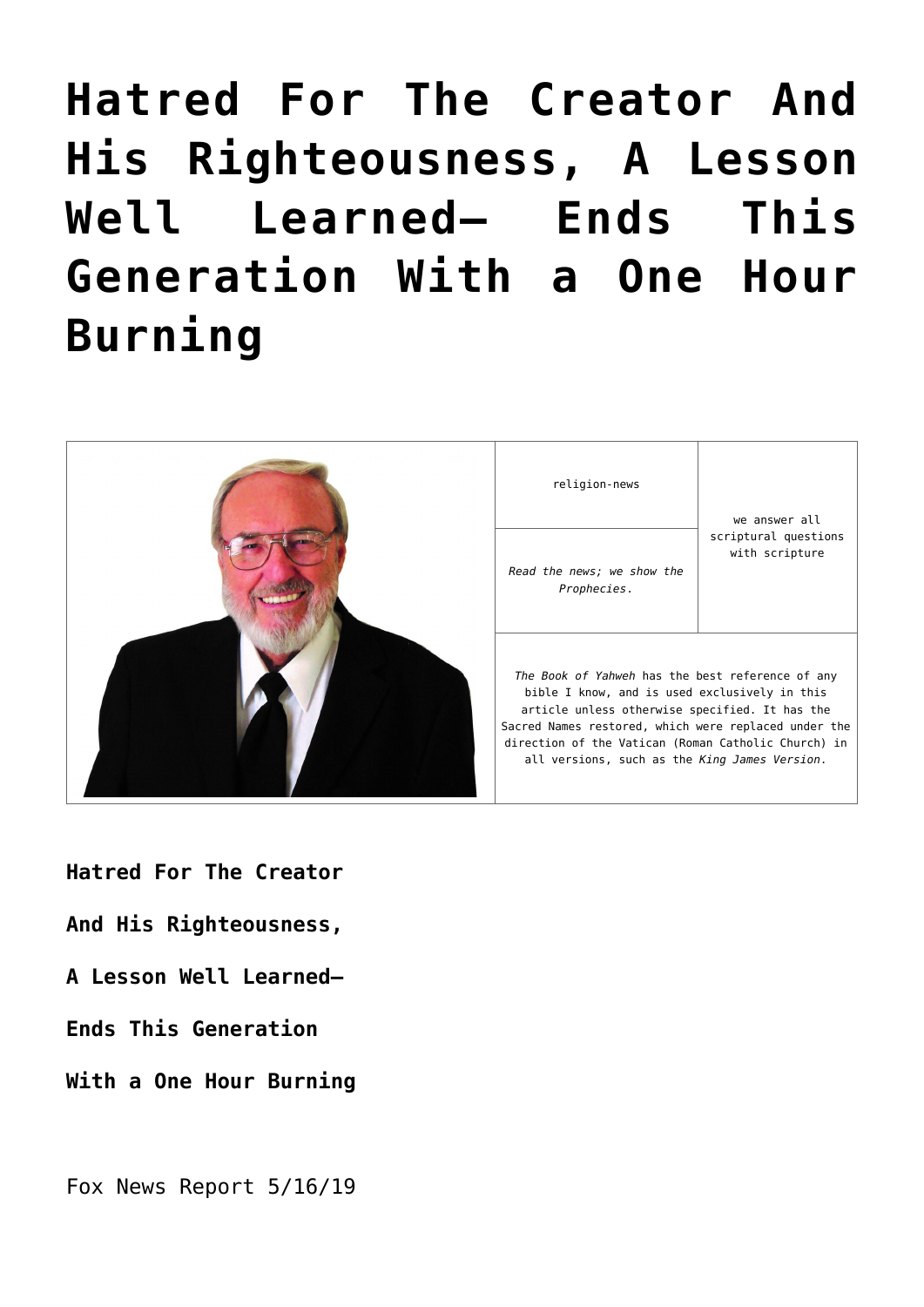## **Winds of War?**

Administration Facing Questions Over Iranian Threat

Anchorwoman Shannon Bream: Ok, so is the administration's show of force about getting Iran to the negotiating table or are the actual winds of war beginning to blow? We'll talk about it with former Foreign Policy Advisor to the Obama Campaign David Tafuri, Retired from the army Major General Vincent Boles, and representing Florida's 6<sup>th</sup> district Congressman and US National Guards Special Forces Officer Mike Waltz.

Good to have all of you with us tonight.

VB: … The biggest thing that is important for me to focus on is the forces that we're sending there are being sent because the commanding general, General McKenzie of central command looked at the threat in the region and went to the national command authority and said, I need additional resources to counter this threat from Iran and Iran's proxies on attacking our forces. So they–he has asked for these forces. This isn't something where the administration has pushed the forces to him and said, go figure out what you want to do. He has put a request for forces in, the administration's responding to that request. So their first key now is to use that force to deter the Iranians from their actions, and that really is the key for us right now.

MW: … they've been given instructions to prepare to attack Americans. … So the intelligence is credible. And the General is right, this was a request from the combatant commander, the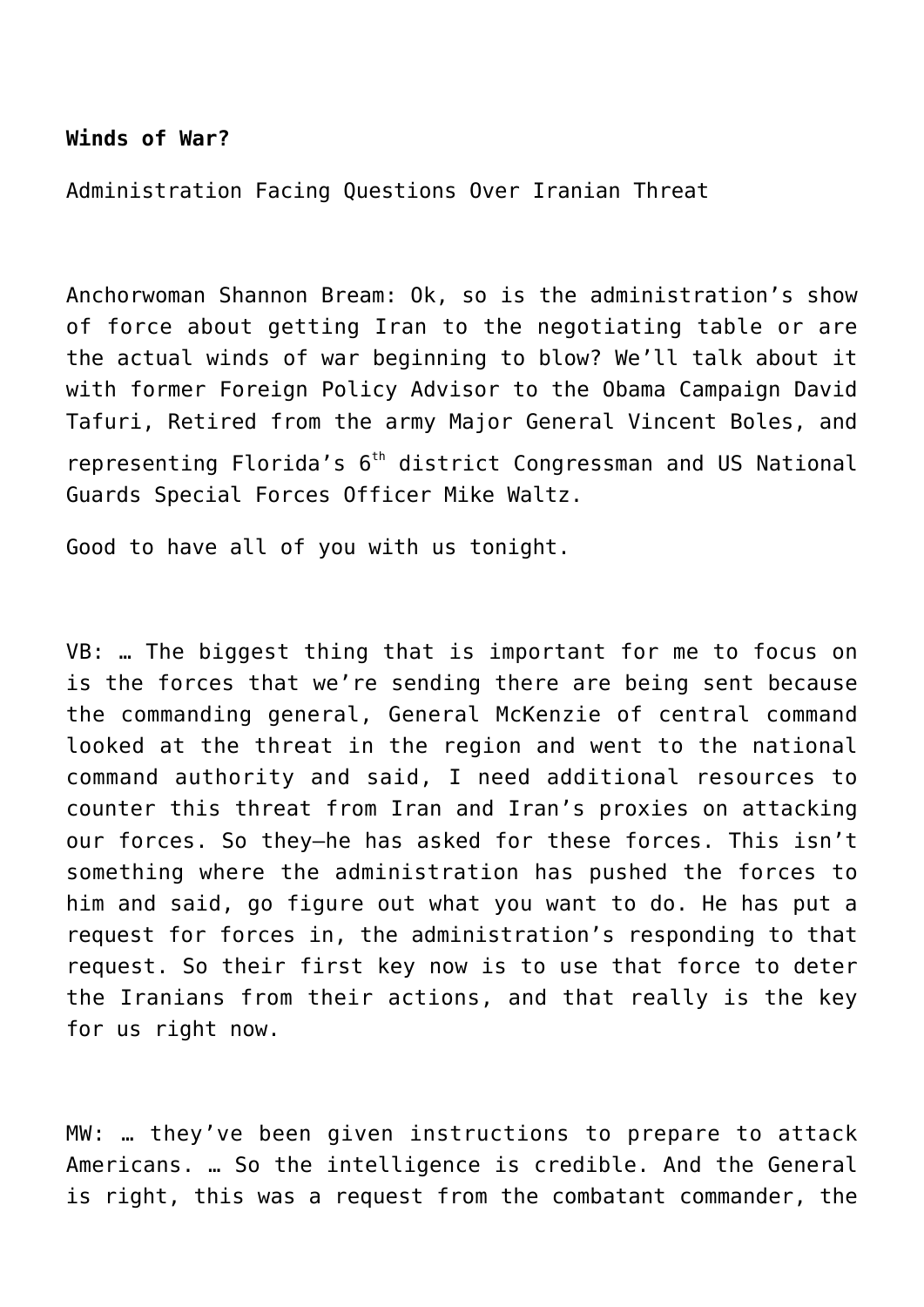general in the region. What we're seeing here is that the sanctions are hurting the Iranian regime. They are looking to lash out and to hit back. And if you look from their point of view what they've done in the past is either, they've been able to hit Americans and we haven't done much about it; remember, five to six hundred were killed by Iranian proxies in Iraq during the Iraq conflict, or best case for them, they cause enough turmoil in our political system that we pull back and we pull these sanctions back. But at the end day, we're sending the signal, loud and clear, and this is important, we're not just going to take action against Hezbollah or your other proxies, we will hold you, Iran, responsible and you at risk. That's why you're seeing B52s and strategic assets. The best way to prevent war is to show strength and to cause them to back down.

# **War Against the Savior**

The reason the Vatican, Roman Catholic Church, Pope, Coptic Catholics, and all the in-betweens desire to make war against the Savior, Yahshua Messiah, is because the Savior condemns their evil practices of Godworship.

Read this:

## **Yahchanan 3:19-20**

19 Now this is the condemnation: Light has come into the world, but men love darkness rather than Light, because their deeds are evil.

20 For every one who practices evil hates the Light, *and*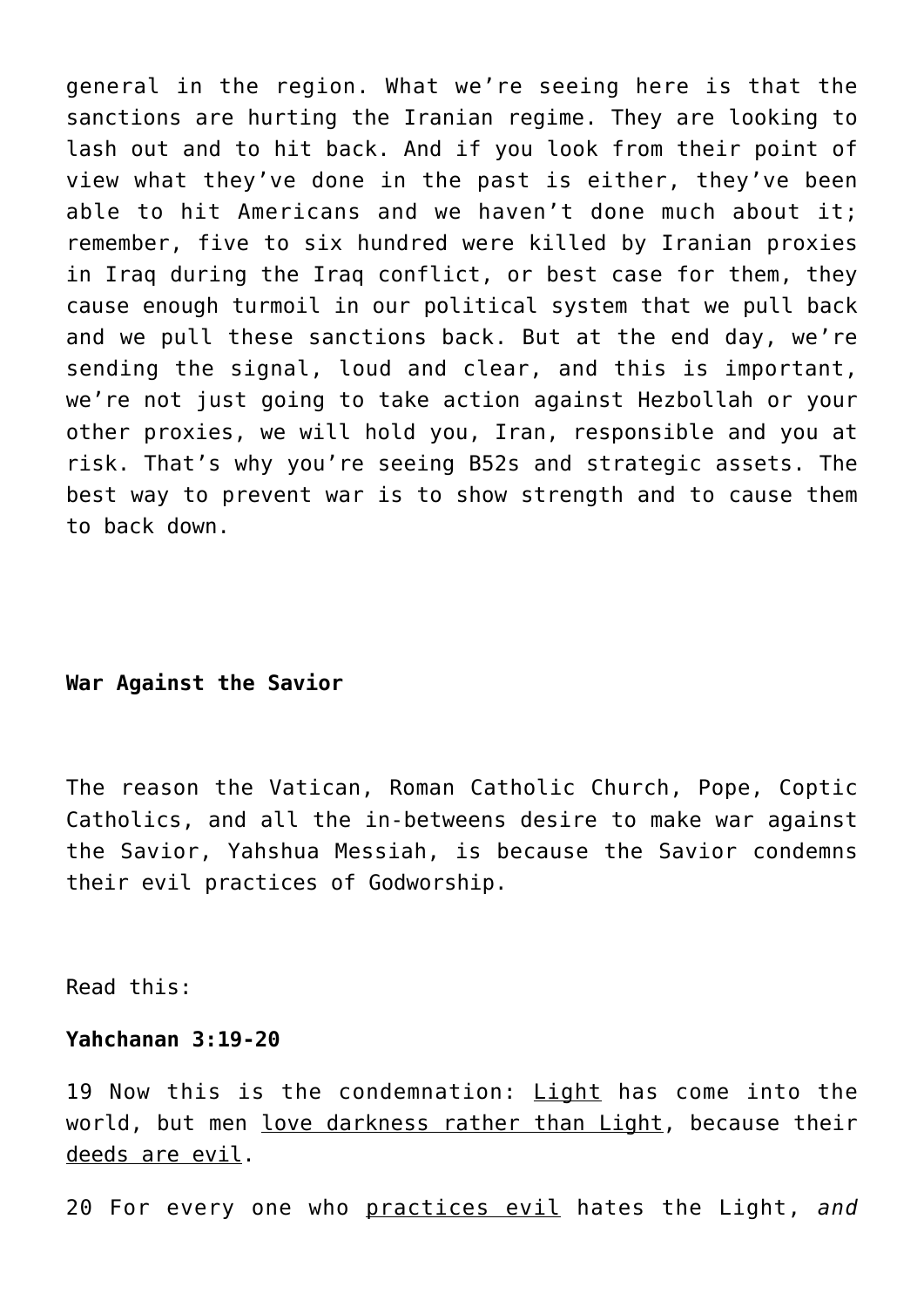neither comes to the Light for fear his deeds would be exposed.

# **Light—Righteousness**

## **Psalm 119:105**

Your Law is a lamp to our feet, and a Light to our path.

## **Psalm 119:130**

The unfolding of Your Laws gives Light; they give understanding to the simple.

#### **Isayah 8:20**

To the Laws and to the Prophecies: if they speak not according to this Word, *it is* because there is no Light in them.

Yahshua Messiah said in:

#### **Mattithyah 5:14**

You are the Light of the world. A city which is set on a hill, cannot be hidden.

How?

The Disciples taught Yahweh's Laws of Light.

# **I Corinthians 6:9-10**

9 Do you not know that the unrighteous will not inherit the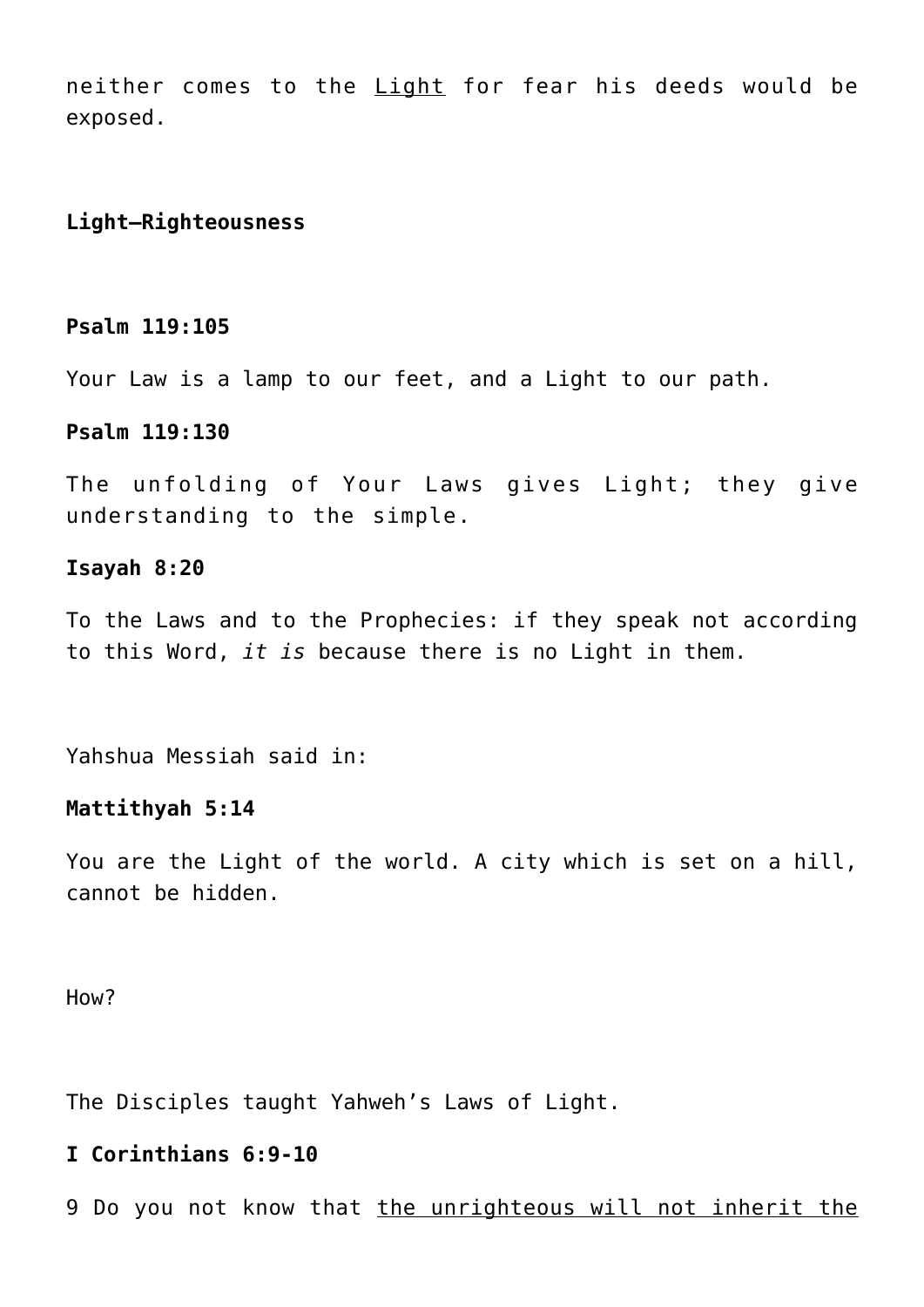Kingdom of Yahweh? Do not deceive yourselves. Neither fornicators, nor God worshipers (worshipers of elohim), nor adulterers, nor men who commit sexual perversions with boys, nor men who commit sexual perversions with other men,

10 Nor thieves, nor covetous, nor drunkards, nor revilers, nor extortioners, will inherit the Kingdom of Yahweh.

## **II Corinthians 6:14-18**

14 Do not be unequally yoked together with unbelievers. For what fellowship has Righteousness with unrighteousness? And what fellowship does Light have with darkness?

15 And what harmony can there be between Messiah and Belial; *Worthlessness: Satan?* Or what share does a believer have with an infidel; *untrustworthy, not faithful, not true nor loyal?*

16 And what agreement does The House of Yahweh have with Gods (elohim)? For we are the House of the Living Father. As Yahweh has said: I will dwell in them and walk among them. I will be their Father, and they will be My People.

17 Therefore: Come out from among them and be separate, says Yahweh. Do not touch the unclean *thing,* and I will receive you.

18 I will be a Father to you, and you will be My sons and daughters, says Yahweh Almighty.

## **I Yahchanan 3:4, 7-8, 10**

4 Whoever commits sin, transgresses also the Laws; for sin is the transgression of the Laws.

7 Little children, let no man deceive you; he who practices Righteousness is Righteous, just as He is Righteous.

8 He who practices sin is of the devil, for the devil has sinned from the beginning. For this purpose the Son of Yahweh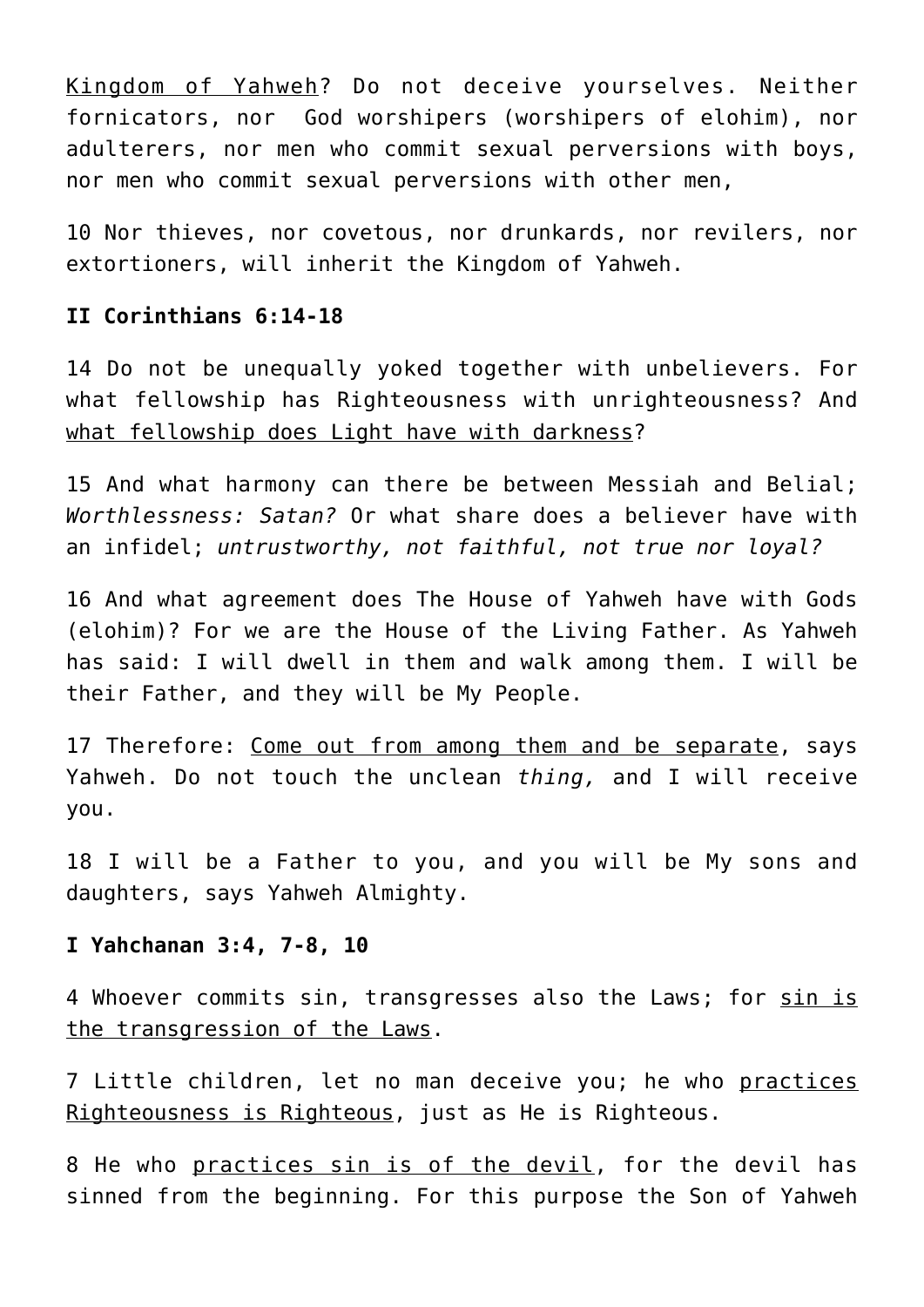was manifested; that He might destroy the works of the devil.

9 Whoever is begotten of Yahweh does not practice sin; for His seed remains in him; and it is possible for him not to sin, because he has been begotten of Yahweh.

10 In this the Children of Yahweh and the children of the devil are manifest. Whoever does not practice Righteousness is not of Yahweh, and he does not love his neighbor!

## **Revelation 22:14**

Blessed *are* those who keep His Laws, that they can have right to the Tree of Life, and can enter in through the gates into the City.

Those who teach Yahweh's Laws teach Light.

## **Yahchanan 3:19**

Now this is the condemnation: Light has come into the world, but men love darkness rather than Light, because their deeds are evil.

Darkness is the evil practiced by 4,199 religions in this generation—evil as the Gods.

Did you notice the word '**evil**' in each of those verses?

Compare:

# **Genesis 3:1-5**

1 Now the serpent was more subtle *and* crafty than any beast of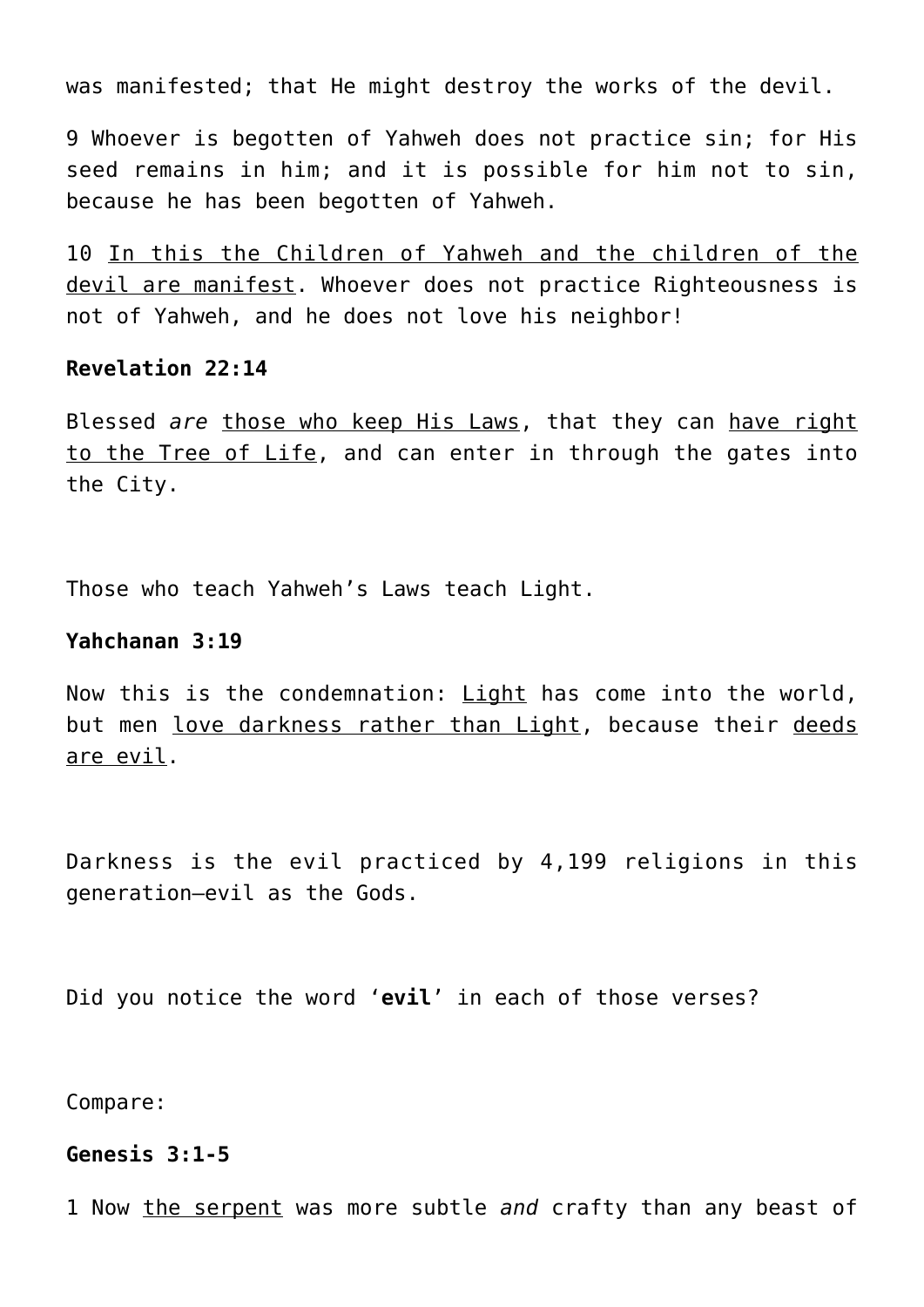the field which Yahweh had made. And she said to the woman; Has Yahweh indeed said: You shall not eat of every tree of the garden?

2 And the woman said to the serpent; We can eat the fruit of the trees of the garden;

3 But of the fruit of the tree which *is* in the midst of the garden, Yahweh has said: You shall not eat it, nor shall you touch it, or you will die.

4 And the serpent said to the woman; You will not surely die.

5 For He knows that in the day you eat of it, your eyes will be opened, and you will be as Gods (elohim), knowing Righteousness and evil.

**Verse 5**: evil as the Gods.

Yahweh is not a God. Yahweh is not evil.

Yahweh's Way is Perfect Righteousness. The Savior, Yahweh, taught this.

#### **Mattithyah 6:33**

But seek you first the Kingdom of Yahweh and His Righteousness, and all these things will be added to you.

#### **Mattithyah 19:17**

But He said to him: Why do you question Me about Righteousness? There is only One Who is the Standard of Perfection, and He is Yahweh; so if you would enter into Life, keep the Laws of Yahweh.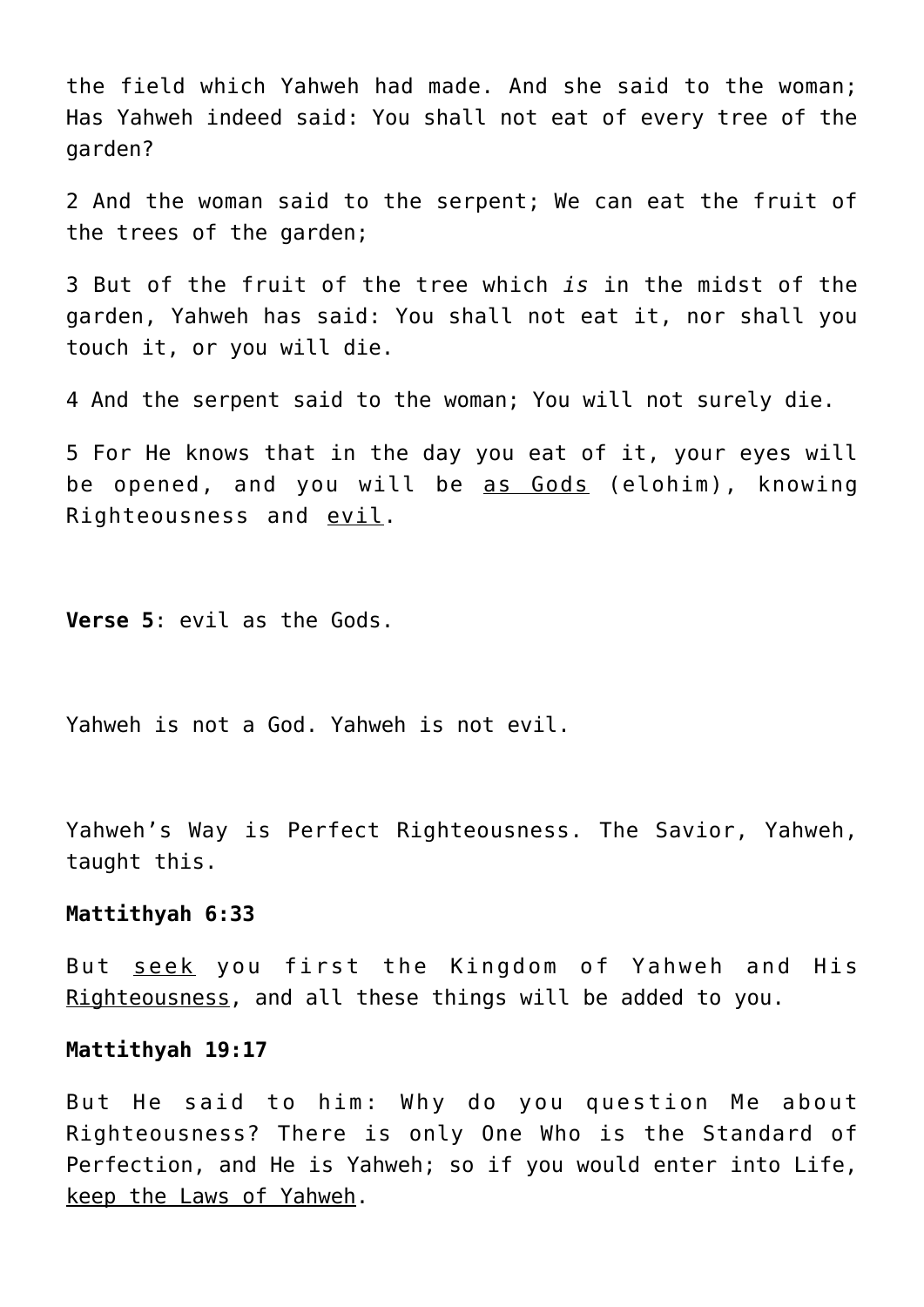## **Mattithyah 5:48**

Therefore, become perfect, just as your Father Who is in heaven is Perfect.

## **Revelation 22:12-14**

12 And behold, I come quickly, and My Reward *is* with Me, to give every man according as his work will be.

13 I am the First and the Last, the Beginning and the End.

14 Blessed *are* those who keep His Laws, that they can have right to the Tree of Life, and can enter in through the gates into the City.

That's why the Roman Catholic Church replaced the Creator's Name and the Savior's Name in the versions such as the *King James Version*. All versions come from *The Book of Yahweh*. The *King James Version* went to all nations. So that old serpent got all nations to worship Gods instead of Yahweh.

## **Read This**

# **Genesis 3:1-5**

1 Now the serpent was more subtle *and* crafty than any beast of the field which Yahweh had made. And she said to the woman; Has Yahweh indeed said: You shall not eat of every tree of the garden?

2 And the woman said to the serpent; We can eat the fruit of the trees of the garden;

3 But of the fruit of the tree which *is* in the midst of the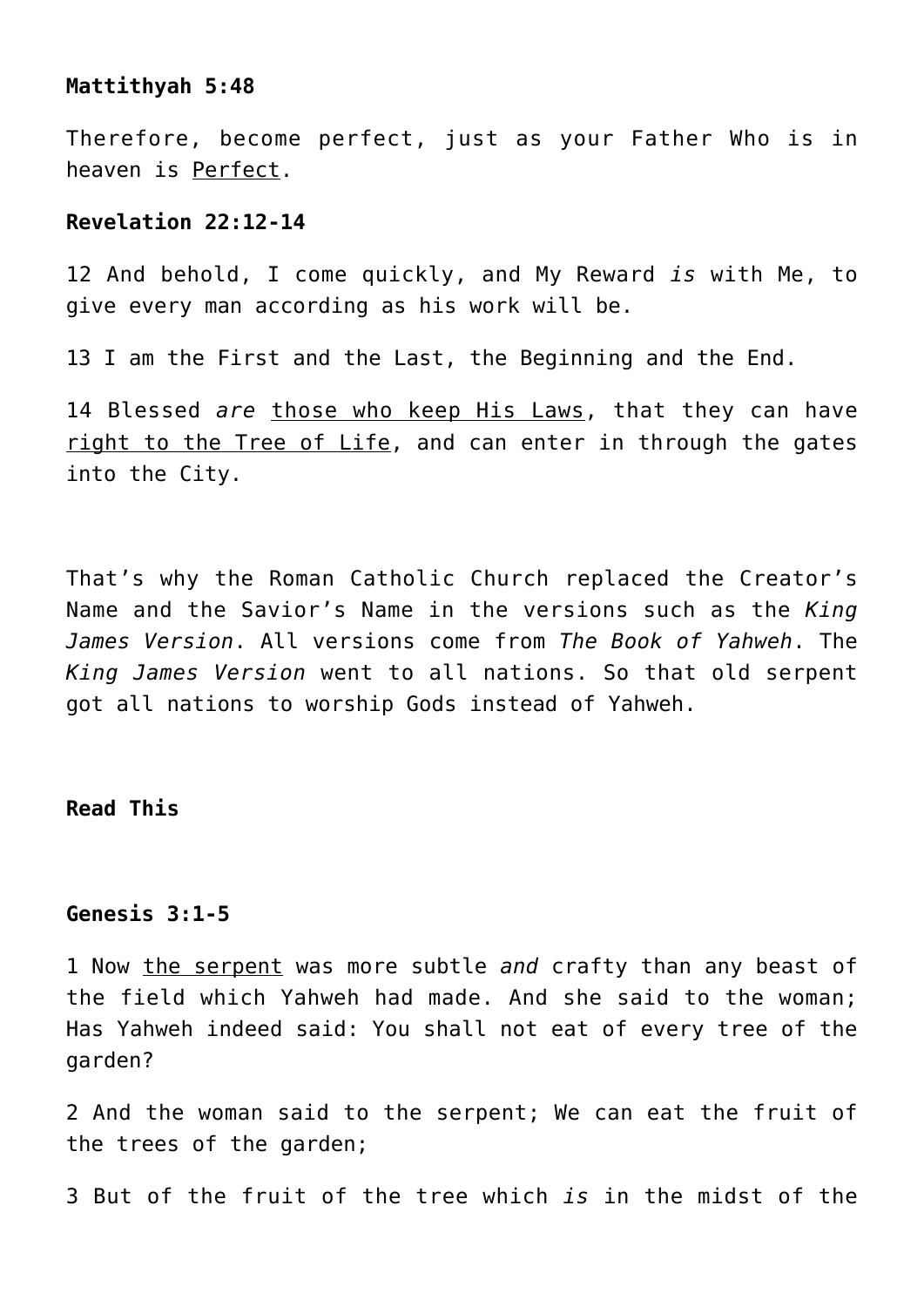garden, Yahweh has said: You shall not eat it, nor shall you touch it, or you will die.

4 And the serpent said to the woman; You will not surely die.

5 For He knows that in the day you eat of it, your eyes will be opened, and you will be as Gods (elohim), knowing Righteousness and evil.

**Verse 1**: that old serpent

## **Revelation 12:9**

And the great dragon was cast out, that old serpent, called the devil, and Satan, who deceives the whole world. She was cast out into the earth, and her angels were cast out with her.

Yahshua Messiah said you are a fool if you do not believe all that the Prophets of Yahweh have spoken.

#### **Luke 24:25**

Then He said to them: O fools, and slow of heart to believe all that Yahweh's Prophets have spoken!

**Revelation 12:9**: that old serpent

**Do You Know What the Word 'Vatican' Means?**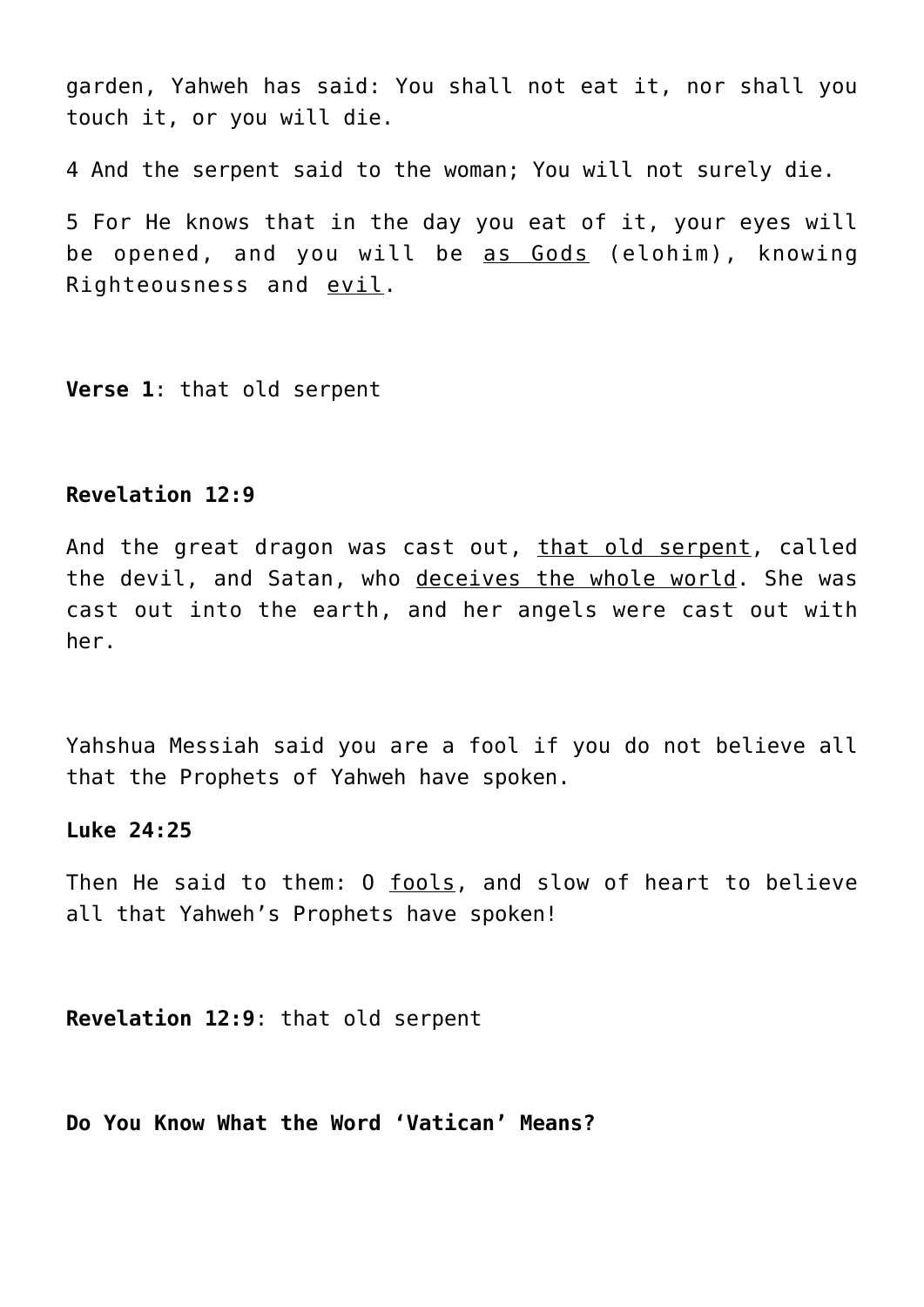Look, Google Search:

Vatican means the Divining Serpent. The word "Vatican" literally means "Divining Serpent," and is derived from Vatis = Diviner and Can = Serpent. Vatican City and St. Peter's Basilica were built on the ancient pagan site called in Latin *vaticanus mons* or *vaticanus collis*, which means hill or mountain of prophecy. —*Google search under "Vatican meaning".*

Remember the seven hills of Rome.

## **Revelation 17:1-6**

1 And there came one of the seven malakim who had the seven bowls, and talked with me, saying to me: Come, I will show you the sentence of the great whore that sits upon many waters,

2 With whom the kings (religions) of the earth have committed fornication; *practiced idolatry: Godworship (the worship of elohim),* and the inhabitants of the earth have been made drunk with the wine of her fornication.

3 So he carried me away in the Spirit into the *midst of* Godworshipers (worshipers of Elohim); and I saw a woman sitting on a scarlet colored beast, full of names of blasphemy, having seven heads and ten horns.

4 And the woman was arrayed in purple and scarlet color, and decked with gold, and precious stones, and pearls, having a golden cup in her hand full of abominations and filthiness of her fornication.

5 And upon her head *was* a name written: Mystery Babylon the great, the mother of the harlots and of the abominations of the earth.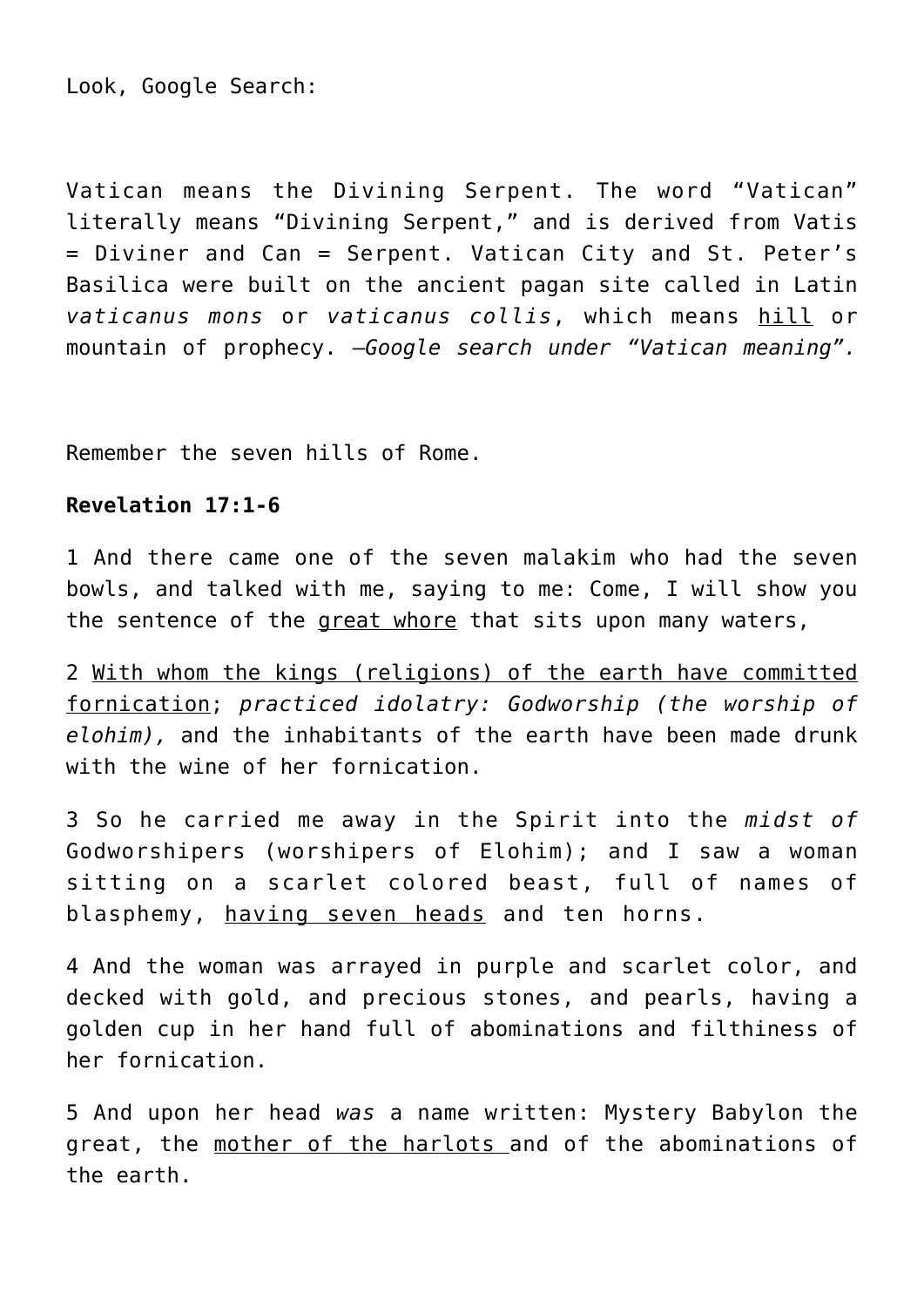6 And I saw the woman drunk with the blood of the Saints, and with the blood of the martyrs of Yahshua. And when I saw her, I wondered with great astonishment.

**Verse 3**: seven heads

## **Revelation 17:7, 9**

7 And the Messenger said to me: Why are you astonished? I will tell you the mystery of the woman, and of the beast that carries her, which has the seven heads and ten horns.

9 And here is the mind which has wisdom: The seven heads are seven hills on which the woman sits.

**Verse 18** shows she is the leader of the kings (religions) of the earth.

## **Revelation 17:18**

And the woman whom you saw, is that great city which reigns over the kings of the earth.

She's the leader in Godworship—evil-as-the-Gods.

Compare:

#### **Mattithyah 7:13-19**

13 Enter in through the narrow gate; for wide *is* the gate and broad *is* the way that leads to destruction, and many are those who go that way.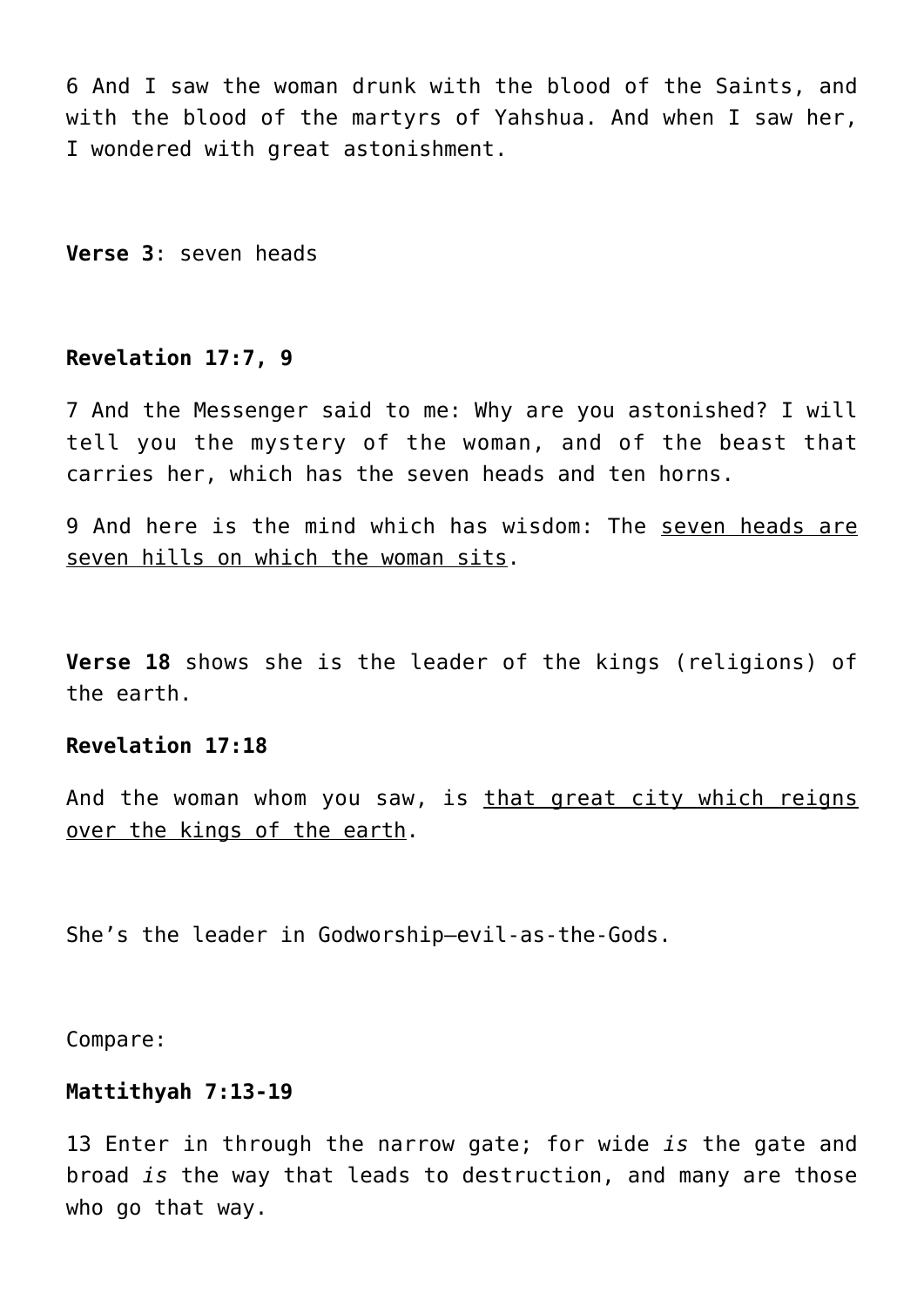14 Because straight *is* the gate, and narrow *is* the way which leads to Life, and few there are who find it.

15 Beware of false prophets who come to you in sheep's clothing, but inwardly they are ravening wolves.

16 You will know them by their fruits. Do men gather grapes from thorns, or figs from thistles?

17 Likewise, every Righteous tree brings forth Righteous fruit; but a tree of evil brings forth fruit of iniquity.

18 A Righteous tree cannot bring forth fruit of iniquity, nor *can* a tree of evil bring forth fruits of Righteousness.

19 Every tree which does not bring forth Righteous fruit is cut down, and cast into the fire.

The Work of Yahweh has always been known as The House of Yahweh, starting with Righteous Abel.

#### **Mattithyah 23:35**

So that upon you will come all the Righteous blood shed upon the whole earth, from the blood of Righteous Abel to the blood of Zecharyah, the son of Berechyah, whom you murdered between the porch and the altar.

Yahweh allowed that old serpent to murder Abel; thereby, the Tree of Life—Tree of Righteousness or Tree of Light—known as The House of Yahweh, was shut down.

#### **I Samuyl 6:18**

The gold rats represented the number of all the cities of the five rulers of the Philistines-the fortified cities with their country villages. Abel, THE GREAT HOUSE OF YAHWEH, where they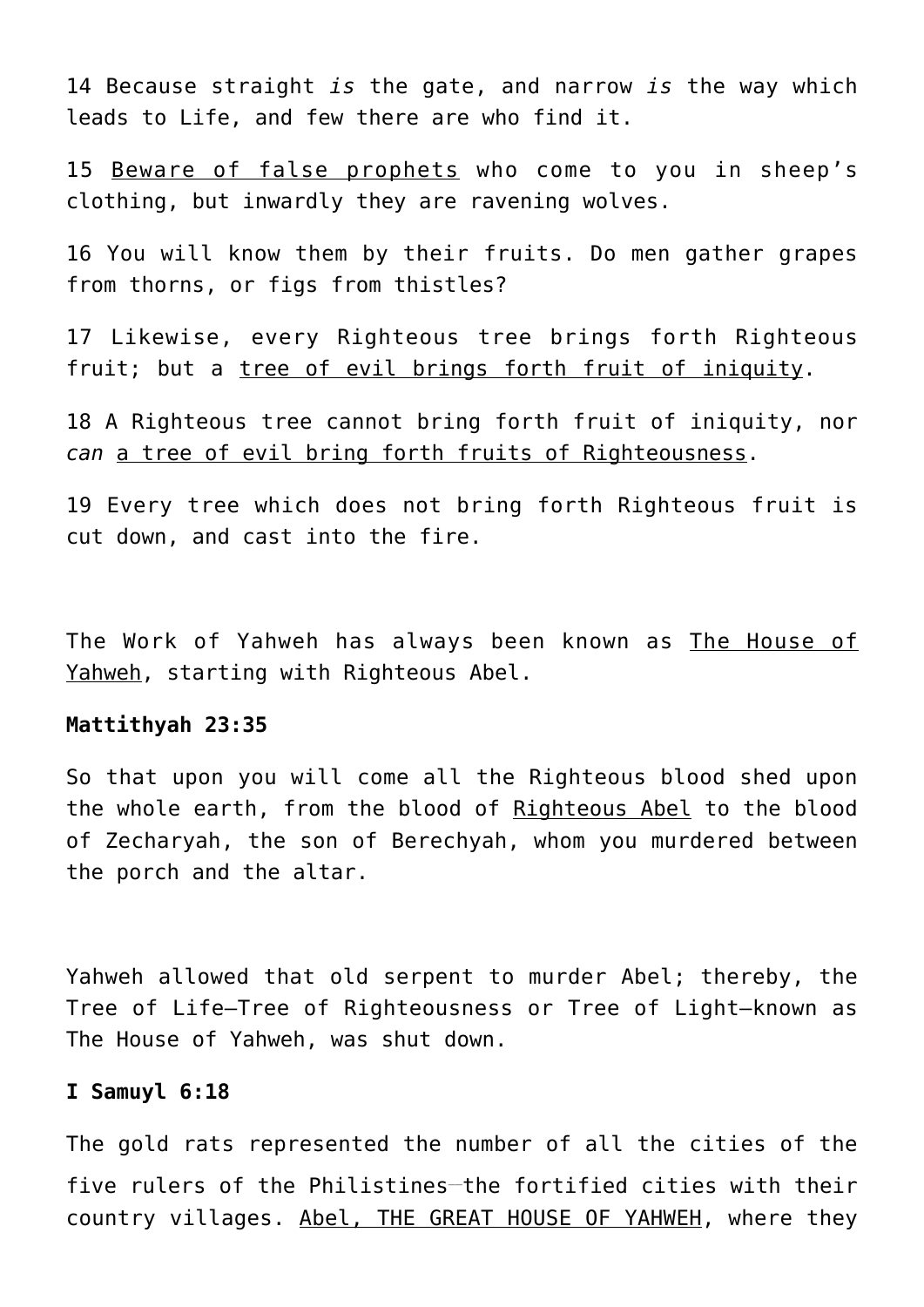set the Ark of Yahweh, is a witness to this day in the field of Yahshua of Beth Shemesh.

#### **II Samuyl 20:18**

Then she spoke, saying; from the beginning, the Laws of Yahweh have said: To receive an answer, ask at Abel; and that would settle a matter.

Yahweh allowed Abel to be murdered. Yahshua shows the old serpent and who she has worked with throughout 4,000 years history in:

#### **Mattithyah 23:35**

So that upon you will come all the Righteous blood shed upon the whole earth, from the blood of Righteous Abel to the blood of Zecharyah, the son of Berechyah, whom you murdered between the porch and the altar.

They called themselves Pharisees, Sadducees, Essenes, and Herodians but they were Catholics, the same twelve tribes who came out of Egypt and never repented of their Godworship.

See this: the elders of Israyl.

#### **I Samuyl 8:4-8**

4 Then all the elders of Israyl gathered together and approached Samuyl when he was at Ramah,

5 Saying to him; You are old, and your sons do not walk in your ways. Appoint us a king to judge us; just like all the *other* nations.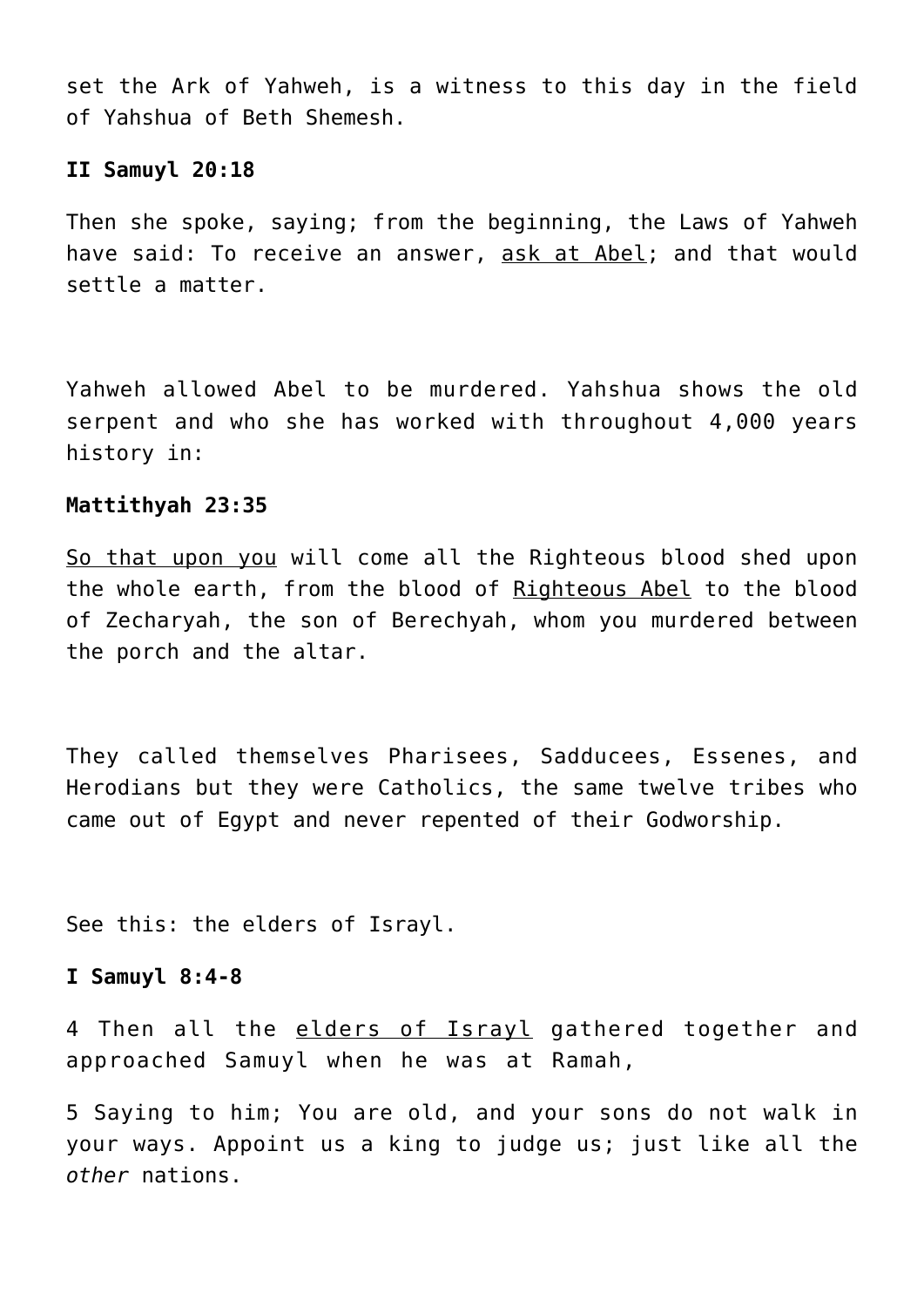6 But these things displeased Samuyl, *especially* when they said; Give us a king to judge us. Then Samuyl prayed to Yahweh.

7 Yahweh answered Samuyl, and said: Listen to all the words the people speak to you, for they have not rejected you; they have rejected Me, that I should not reign over them.

8 Just as they have done to Me from the day I brought them out of Egypt, to this very day, they are now doing to you-they are forsaking Me in order to serve God(s); *elohim*

**Verse 8**: serve Gods.

Remember **Genesis 3:5**: evil as the Gods.

Check your bible.

## **Genesis 3:5, KJV**

For God doth know that in the day ye eat thereof, then your eyes shall be opened, and ye shall be as gods, knowing good and evil.

The Catholics replaced the Name Yahweh the with word 'God'.

The Catholics? Yes, the Vatican.

Remember, Vatican means the Divining Serpent. See Google. The word "Vatican" literally means "Divining Serpent," and is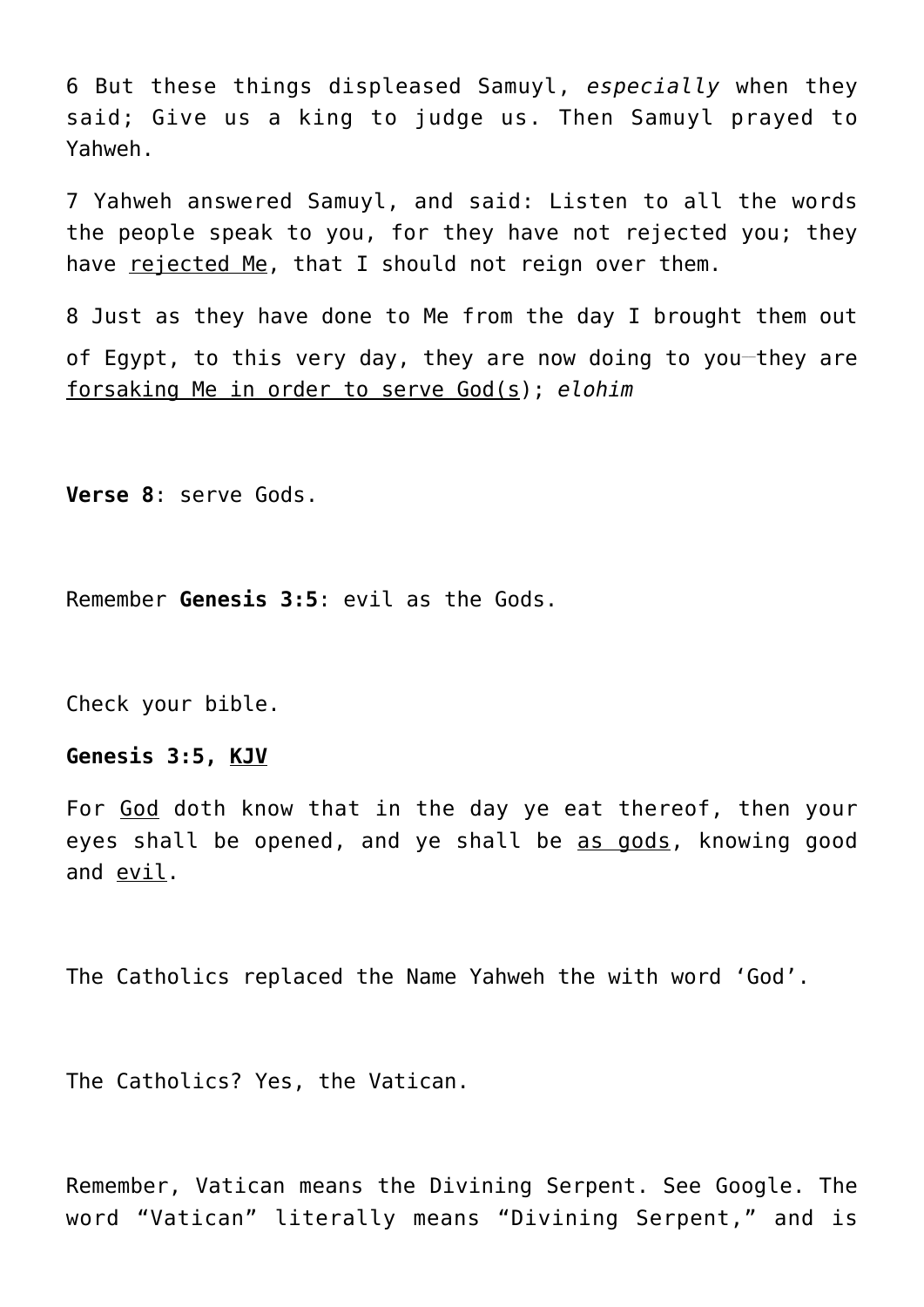derived from Vatis = Diviner and Can = Serpent. Vatican City and St. Peter's Basilica were built on the ancient pagan site called in Latin *vaticanus mons* or *vaticanus collis*, which means hill or mountain of prophecy. —*Google search under "Vatican meaning".*

Read again:

## **Genesis 3:5**

For Yahweh knows that in the day you eat of it, your eyes will be opened, and you will be as Gods (elohim), knowing Righteousness and evil.

Remember Yahshua's Words in **Mattithyah 7**; no religion can bring forth Righteousness if it brings evil.

#### **Mattithyah 7:18-19**

17 Likewise, every Righteous tree brings forth Righteous fruit; but a tree of evil brings forth fruit of iniquity.

18 A Righteous tree cannot bring forth fruit of iniquity, nor *can* a tree of evil bring forth fruits of Righteousness.

If they practice (**I Yahchanan 3:7**) breaking one Law, they are guilty of all.

#### **Yaaqob (James) 2:10-11**

10 For whoever keeps the whole Law, and yet offends in one *Commandment,* he is guilty of all.

11 For He Who said: Do not commit adultery, also said: Do not murder. Now if you do not commit adultery, yet you do murder,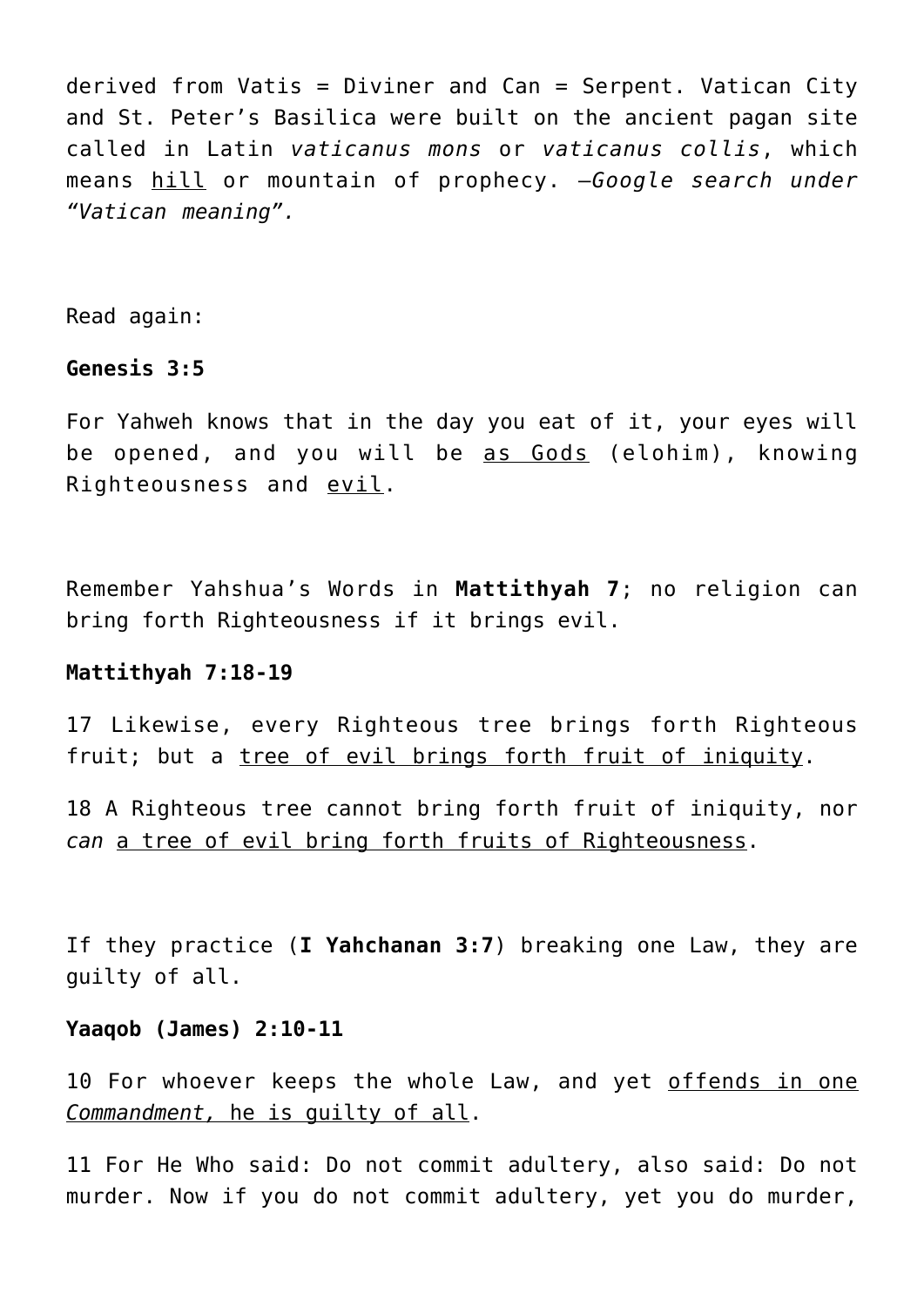you have become a transgressor of the Laws.

#### **Isayah 34:16**

Search out *The Book of Yahweh*, and read. Not one of these will be neglected. For it is written: Yahweh is their Shepherd; for His Mouth has commanded it, and His Spirit has gathered them.

**The Creator is Not a God,**

**Yahweh is Not Evil**

Yet, the whole world worships Gods—evil as the Gods. They reject Yahweh's Words that are written in *The Book of Yahweh*—the Righteousness of Yahweh—as did Satan, Adam, Eve and Cain. Your bible says they have gone the way of Cain. The way of Cain is shown in:

#### **Genesis 4:6-8, 14**

6 So Yahweh said to Cain: Why are you angry? Why are you downcast?

7 If you do Righteousness, will you not be acceptable? And if you do not do Righteousness, sin *is* crouching at your door. The desire to sin is with you, but you must overcome it!

8 Now Cain talked with Abel his brother; and it came to pass, when they were spread abroad, that Cain rose against Abel his brother and killed him.

14 Surely You have driven me out this day from the face of the ground; I shall not be seen by Your Face. I shall be a fugitive and a vagabond on the earth, for there shall be continual war, vengeance, and retaliation.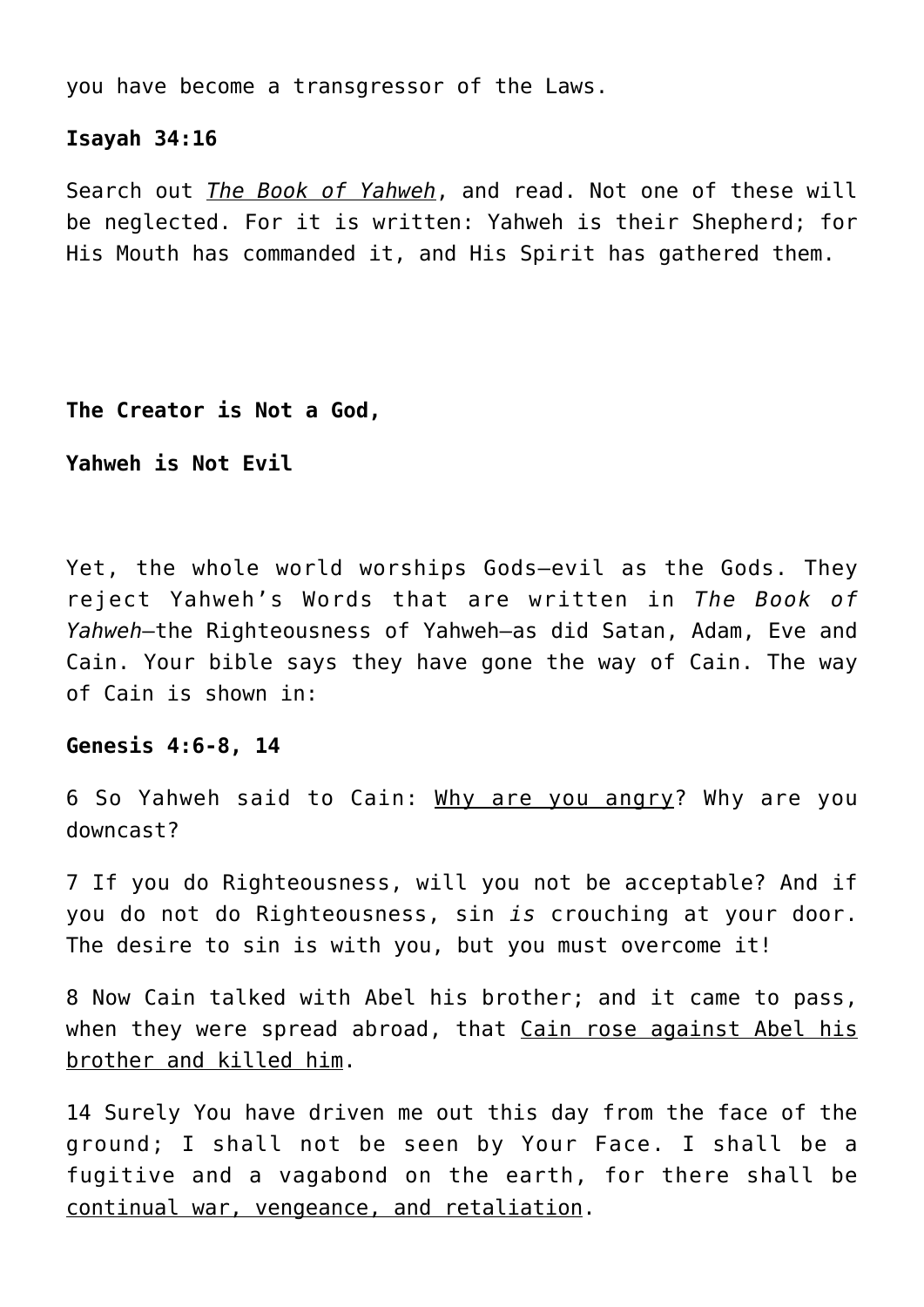Yes, there are wars, many of them, and Yahweh's Prophecies show bigger ones coming. Yahweh's Prophets and the Savior, Yahshua Messiah, show the cause.

Each sin adds to your curses. Anger caused by sin, then fighting caused by anger, and then wars are a buildup of anger and fighting. It's a continuous cycle.

Read it in your bible, or better yet in *The Book of Yahweh,* each sin adds another curse, and the end result will be nuclear destruction in this present, prophesied generation.

#### **Isayah 24:1-6**

1 Before Yahweh's *very* Eyes, the earth is made empty and it is made waste; the face of it is perverted and its inhabitants scattered abroad;

2 And it will be: as with the people, so with the priest; as with the servant, so with his owner; as with the maid, so with her mistress; as with the buyer, so with the seller; as with the lender, so with the borrower; as with him who takes usury, so with him who gives usury to him:

3 The land will be utterly emptied and utterly plundered, for it has come to pass as Yahweh's Judgment pronounced.

4 The earth mourns and fades away, the world mourns and fades away, and the haughty people of the earth languish.

5 The earth also is defiled under the inhabitants of it, because they have transgressed the Laws, changed the Ordinance, and broken the Everlasting Covenant.

6 Because of this, the curse has devoured the earth, and they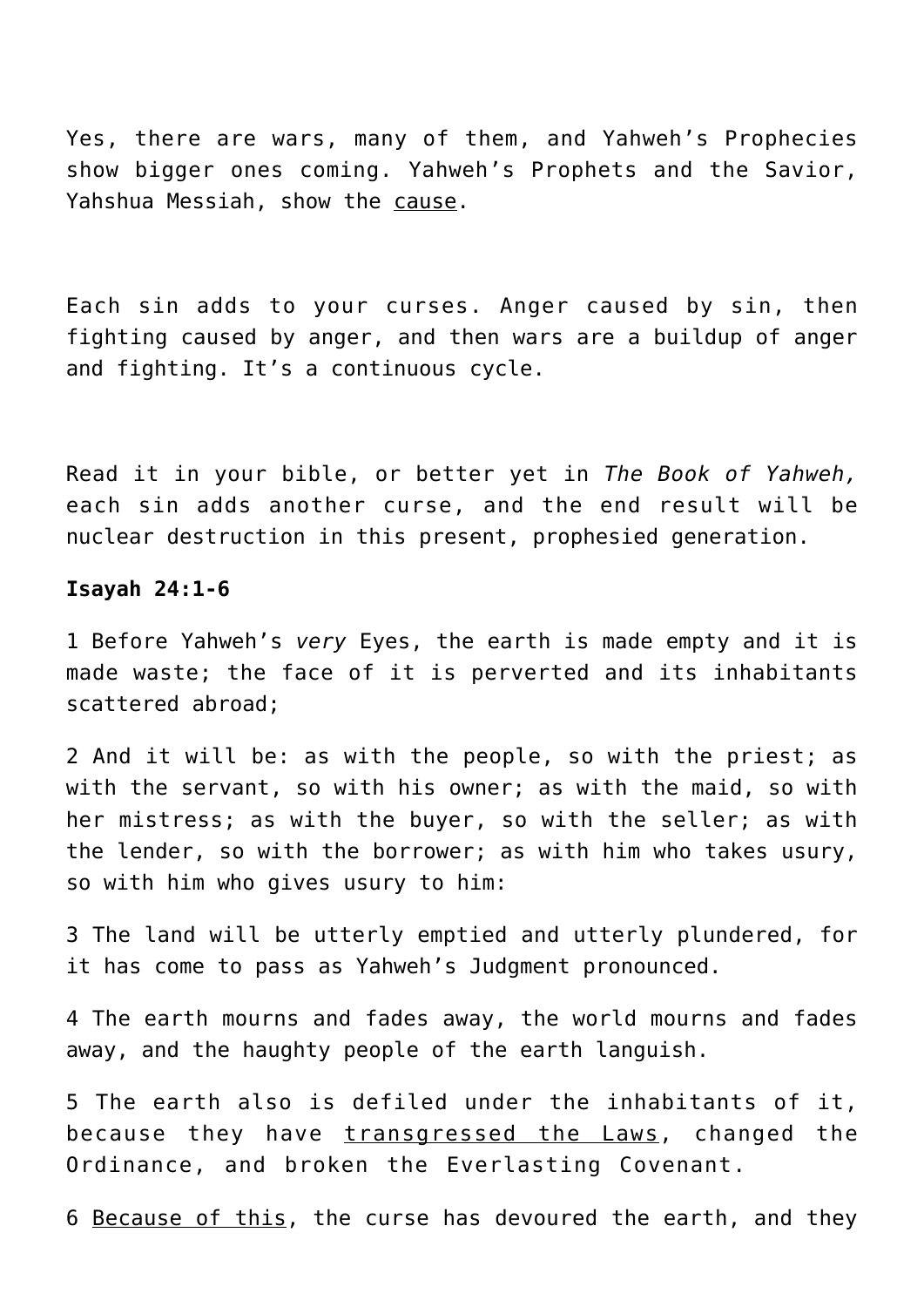who dwell therein are desolate; therefore, the inhabitants of the earth are burned, and few men left.

Did you see the cause in **verses 5-6**?

That old serpent published her own bible of Godworship. Publishing or following your own bible will not bring you to the point of following the Words of Life. I am not speaking of the *King James Version*. They have another version of their own.

The one and only Savior who died for your sins, being murdered by that old serpent, brought the Truth and they hated Him for bringing the Truth to them.

# **Yahchanan 7:7**

The world cannot hate you; but it hates Me because of the Testimony I bring against it: that its works are evil.

Did you see the word '**evil**' in **verse 7**? Evil as the Gods (**Genesis 3:5**). That's the teaching of that old serpent who now has deceived the whole world.

#### **Revelation 12:9**

And the great dragon was cast out, that old serpent, called the devil, and Satan, who deceives the whole world. She was cast out into the earth, and her angels were cast out with her.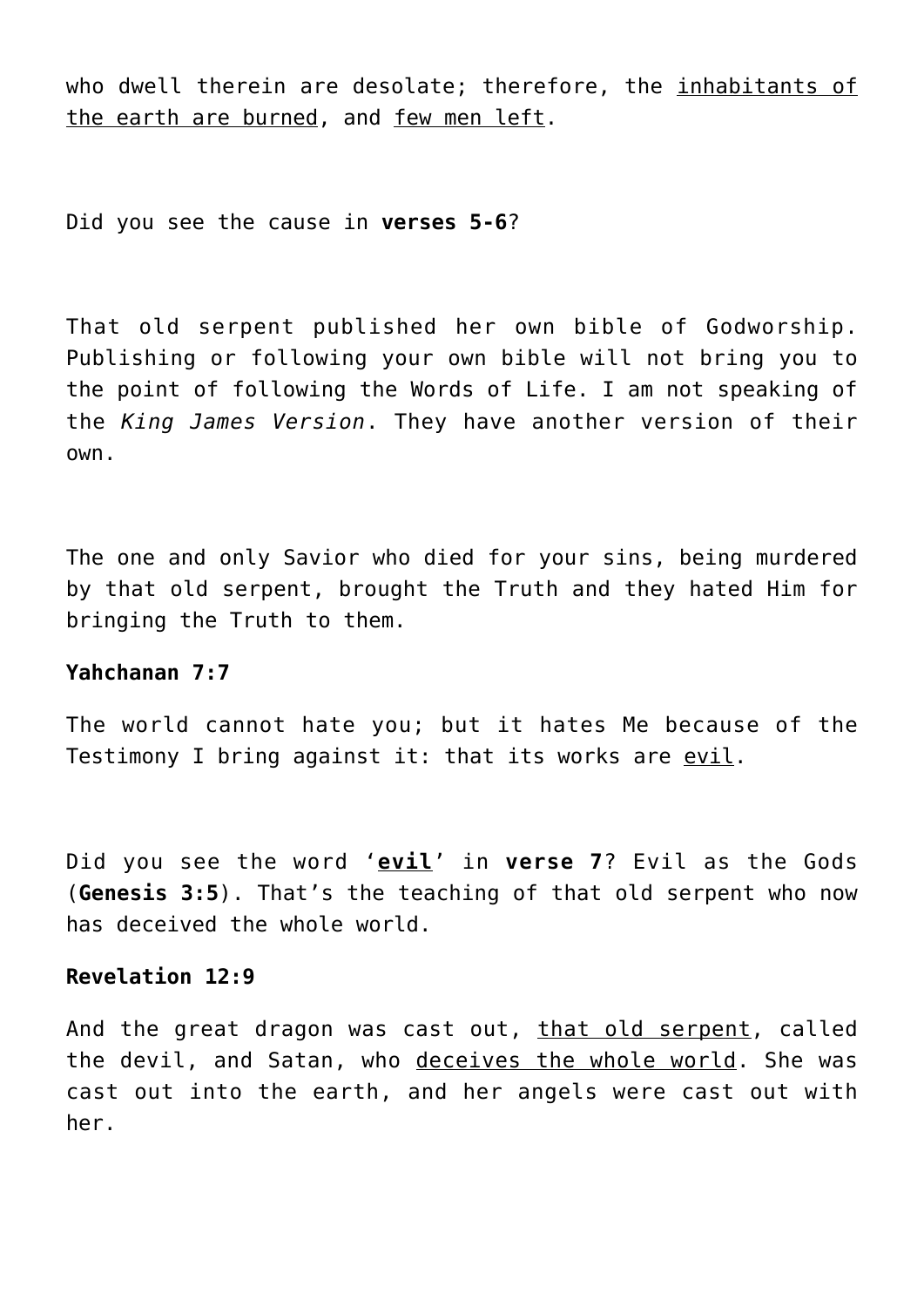Her teaching is the same as the other 4,198 Godworshipping religions in this generation—don't obey Yahweh, be evil-asthe-Gods, you won't die.

#### **Genesis 3:1-5**

1 Now the serpent was more subtle *and* crafty than any beast of the field which Yahweh had made. And she said to the woman; Has Yahweh indeed said: You shall not eat of every tree of the garden?

2 And the woman said to the serpent; We can eat the fruit of the trees of the garden;

3 But of the fruit of the tree which *is* in the midst of the garden, Yahweh has said: You shall not eat it, nor shall you touch it, or you will die.

4 And the serpent said to the woman; You will not surely die.

5 For He knows that in the day you eat of it, your eyes will be opened, and you will be as Gods (elohim), knowing Righteousness and evil.

## **Godworship**

**Brings Wars**

**Genesis 4:6-8, 14** shows what evil-as-the-Gods brings.

Why are all nations and cities, even schools and churches, involved in anger, fighting, and war?

Read: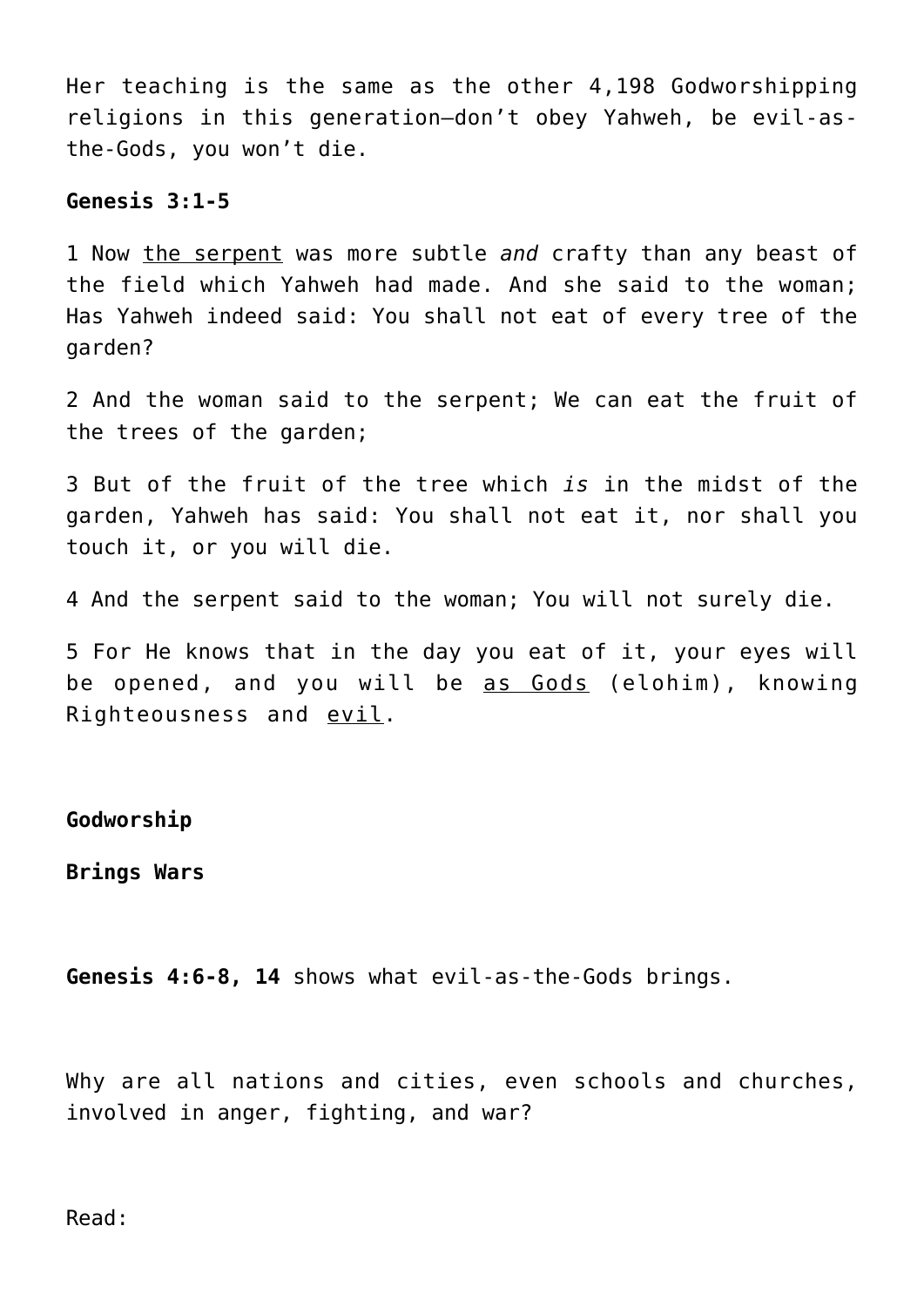## **Yahdah 1:11**

Woe to them! For they have gone in the way of Cain, have run greedily in the error of Balaam for reward, and are sentenced to the perishing in the rebellion of Korah!

There were two ways set before mankind. The Way of Life is simple.

In **Genesis 2:16**, we see Yahweh commanded.

#### **Genesis 2:16**

And Yahweh commanded the man, saying: Of every tree of the garden you can freely eat;

Obey Yahweh and He will give you Life—Eternal Life. Don't obey and you bring death to your body.

## **Genesis 2:17**

But of the tree of the knowledge of Righteousness and evil you must not eat, for starting with the day you eat of it, dying you will die.

These two ways, or two trees (religions) were taught in the beginning, as shown in your bible and *The Book of Yahweh*.

## **I Yahchanan 3:4-15**

4 Whoever commits sin, transgresses also the Laws; for sin is the transgression of the Laws.

5 And you know that He was manifested to take away our sins,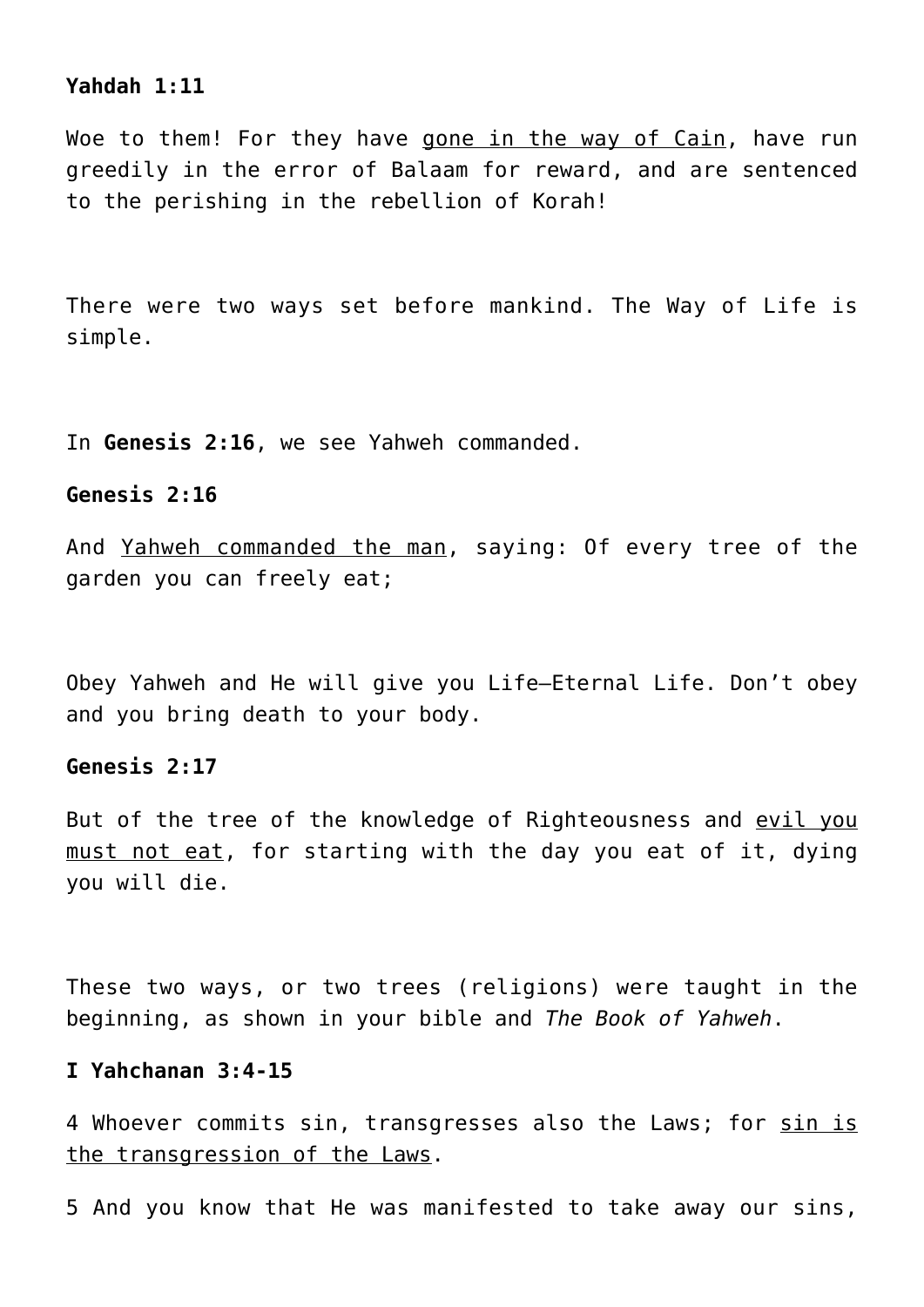and in Him is no sin.

6 Whoever abides in Him does not sin; whoever sins, has not seen Him, neither knows Him.

7 Little children, let no man deceive you; he who practices Righteousness is Righteous, just as He is Righteous.

8 He who practices sin is of the devil, for the devil has sinned from the beginning. For this purpose the Son of Yahweh was manifested; that He might destroy the works of the devil.

9 Whoever is begotten of Yahweh does not practice sin; for His seed remains in him; and it is possible for him not to sin, because he has been begotten of Yahweh.

10 In this the Children of Yahweh and the children of the devil are manifest. Whoever does not practice Righteousness is not of Yahweh, and he does not love his neighbor!

11 For this is the Message that you heard from the beginning, that we should love one another.

12 Not as Cain, *who* was of that evil one, and murdered his brother. And why did he murder his brother? Because his works were evil, and his brother's *were* Righteous.

13 Do not marvel, my brothers, if the world hates you.

14 We know that we have passed from death to life, because we love the brothers. He who does not love *his* neighbor abides in death.

15 Whoever hates his neighbor is a murderer; and you know that no murderer has Eternal Life abiding in him.

**Verse 11**: did you catch that? What you just read is the same Message taught to Adam and Eve. Adam and Eve let themselves be led into sin by that old serpent. So by accepting the way of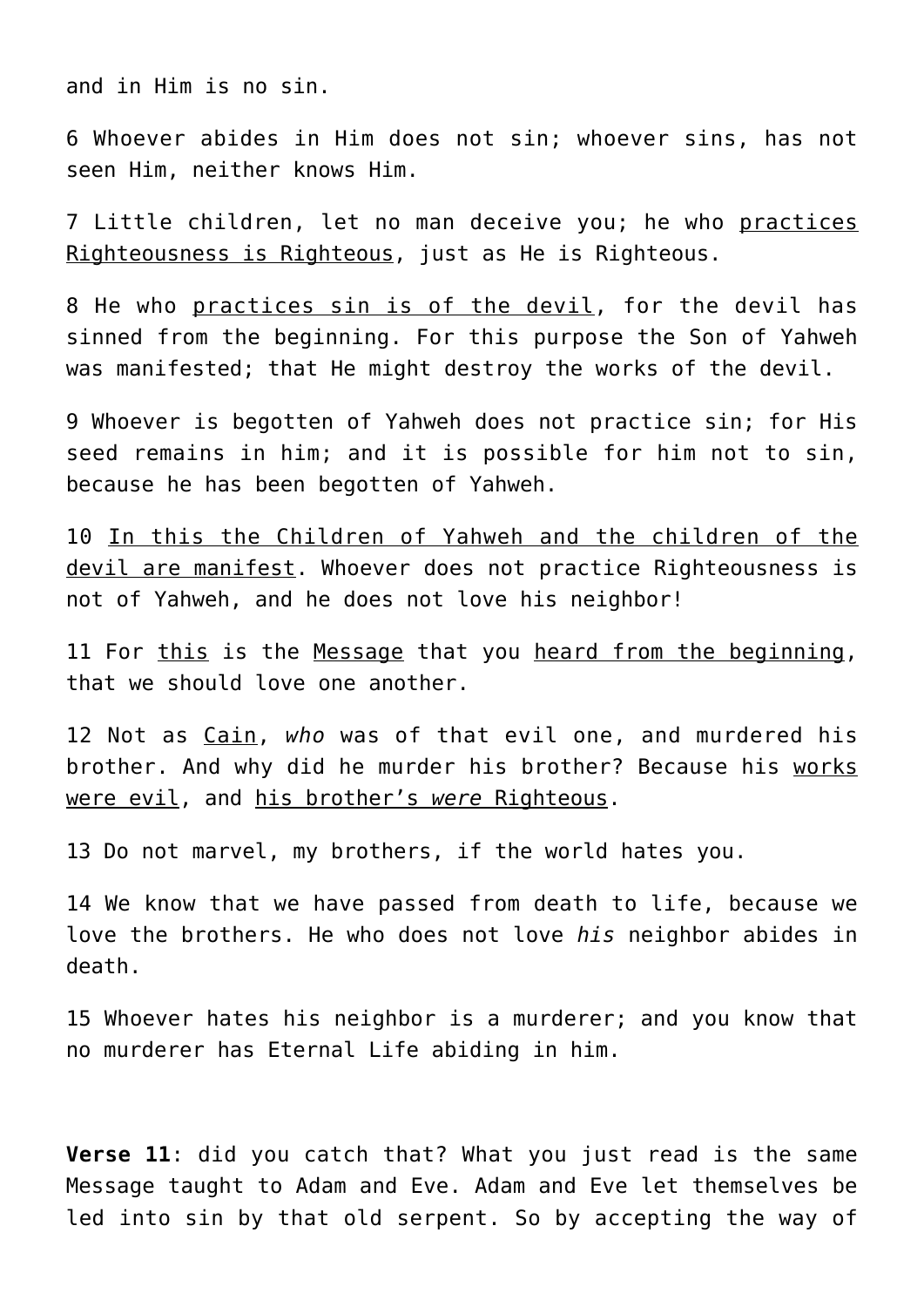death, mankind must be taught a lesson. The details of the 6,000 year period of teaching that way of life must be fully seen, once and for all, in this period that ends with this present, prophesied generation.

Yahweh's Prophets laid out the results in front of each generation. In this last generation, we will all see the end result of sin.

Yahshua said it will be in the generation when man's knowledge can darken the sun and burn the earth in one hour.

Yahweh's Prophet Isayah said the earth will be burned.

#### **Isayah 24:1-4**

1 Before Yahweh's *very* Eyes, the earth is made empty and it is made waste; the face of it is perverted and its inhabitants scattered abroad;

2 And it will be: as with the people, so with the priest; as with the servant, so with his owner; as with the maid, so with her mistress; as with the buyer, so with the seller; as with the lender, so with the borrower; as with him who takes usury, so with him who gives usury to him:

3 The land will be utterly emptied and utterly plundered, for it has come to pass as Yahweh's Judgment pronounced.

4 The earth mourns and fades away, the world mourns and fades away, and the haughty people of the earth languish.

Does that sound the same as dying you will die?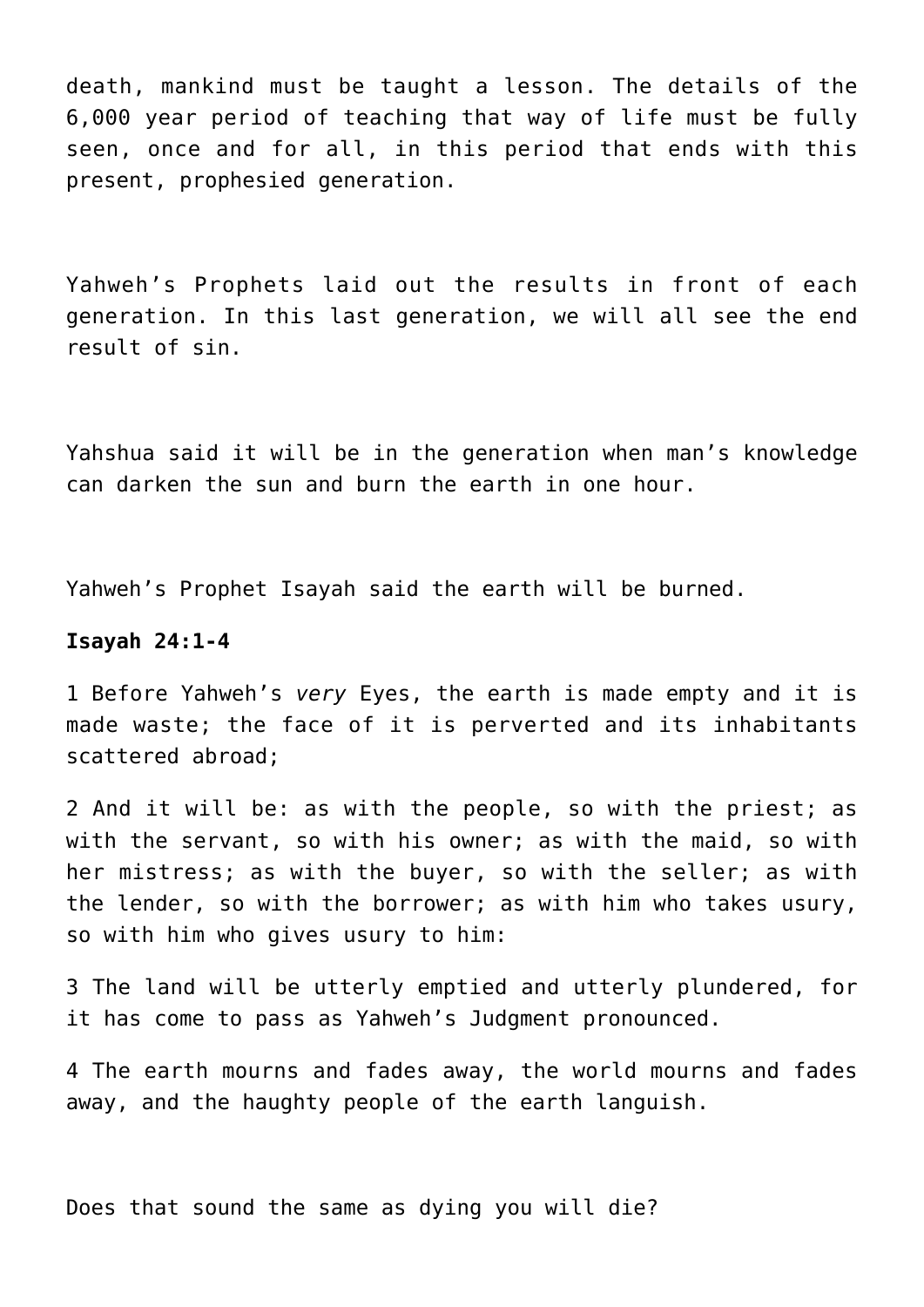#### **Isayah 24:5-6**

5 The earth also is defiled under the inhabitants of it, because they have transgressed the Laws, changed the Ordinance, and broken the Everlasting Covenant.

6 Because of this, the curse has devoured the earth, and they who dwell therein are desolate; therefore, the inhabitants of the earth are burned, and few men left.

**Verse 6**: burned

Yahshua Messiah said the wars of 'that generation' will darken the sun.

#### **Mattithyah 24:7-8, 21-22, 29, 33-34**

7 For nation will rise against nation, and kingdom against kingdom, and there will be famines, and pestilences; *disease epidemics,* and earthquakes; *environmental disasters,* in place after place:

8 All these *are* the first half of the sorrows; *tribulation!*

21 For then will be Great Tribulation, such as has not come to pass since the beginning of the world to this time—no, nor ever will be.

22 And unless those days were shortened, there would no flesh be saved; but for the Elect's sake, those days will be shortened.

29 Immediately, *but* after the *Great* Tribulation of those days will the sun be darkened, and the moon will not give her light, and the stars will fall from heaven, and the powers of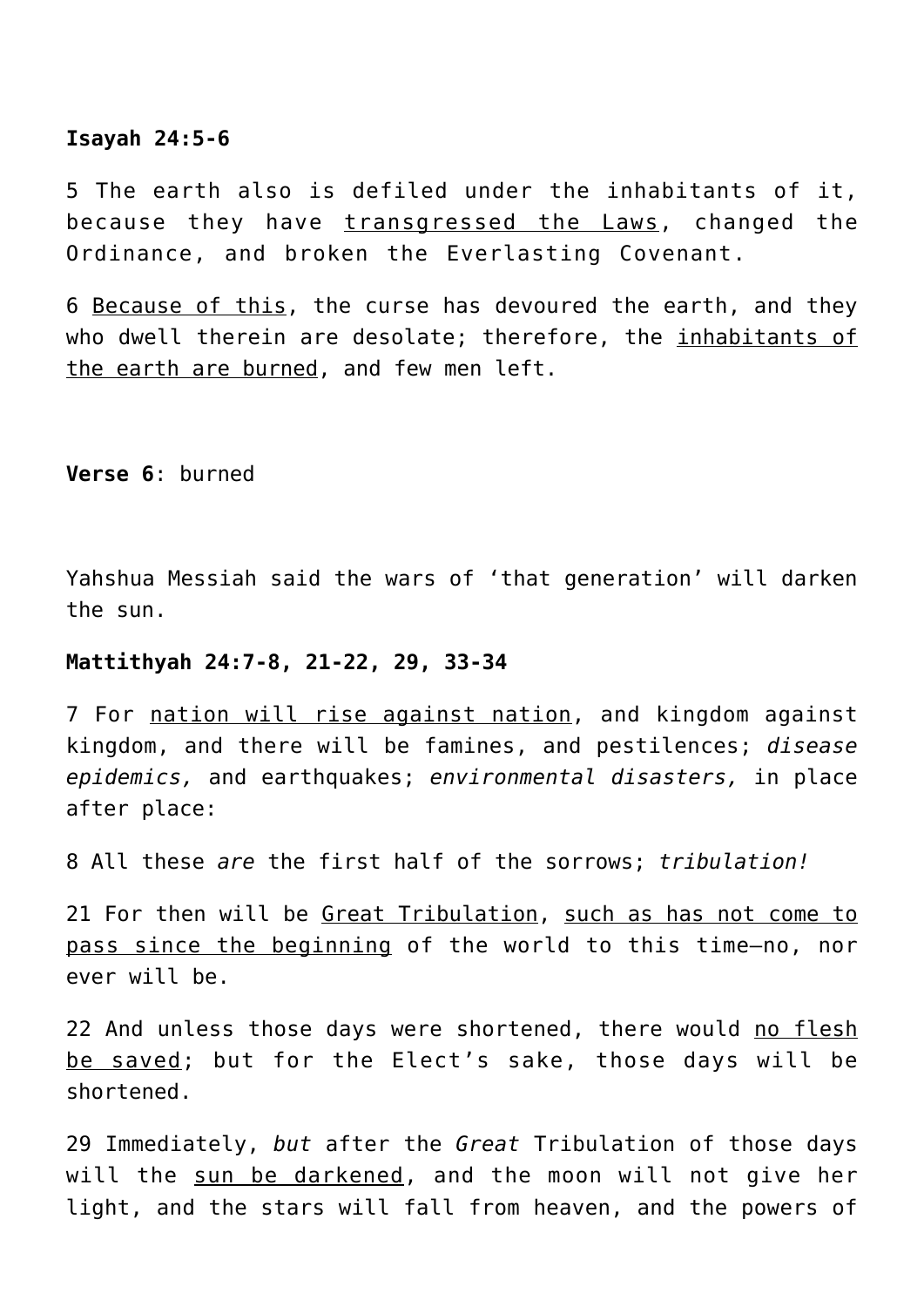the heavens will be shaken.

33 In the same way, when you see all these things, know that *His coming and The End of the Ages* are near, at the very door.

34 Truly I say to you: That generation will not pass *away,* until all these things are fulfilled.

**Verse 29**: darken the sun **Verse 34**: that generation

The bombs that can darken the sun did not start until 1934.

Read this history.

#### **Leo Szilard – Patenting the Atomic Bomb**

Hungarian physicist, Leo Szilard was the first person to conceive of the nuclear chain reaction and the atomic bomb. He was noted for his contributions to the fields of thermodynamics, biophysics, nuclear physics, and the development of atomic energy.

Leo Szilard was part of the group of scientists that invented the atomic bomb as part of the Manhattan Project.

## **Leo Szilard – Nuclear Chain Reaction Patent:**

On July 4, **1934** Leo Szilard filed the first patent application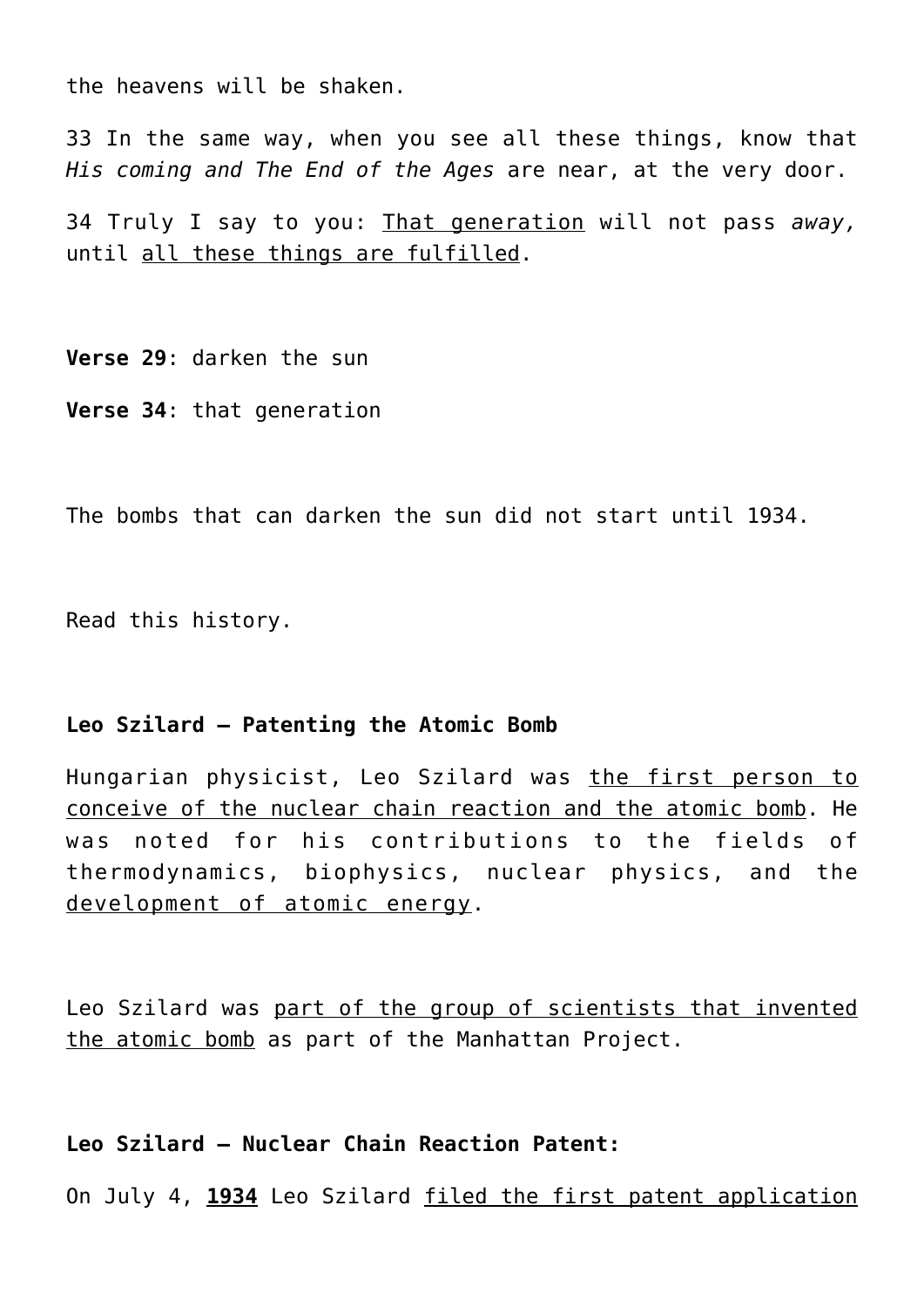for the method of producing a nuclear chain reaction aka nuclear explosion. His British patent included a description of a "neutron induced chain reactions to create explosions", and the concept of critical mass. The patent was given to the British War Office as part of the war effort.

nuclearweaponarchive.org

1934 is also the year the last Witness was born.

Are the 4,199 Godworshipping religions capable of burning the earth in this same generation?

**One-Hour Burning**

Read the following article:

**Atomic Armageddon is just 30 minutes away – former US Navy advisor**

Published time: 7 Dec, 2015 07:31 Edited time: 7 Dec, 2015 09:50

https://www.rt.com/shows/sophieco/324941-nuclear-co;c-war-us/

Dr. Theodore Postol, former advisor to the U.S. Chief of Naval Operations, a professor at MIT, nuclear technology expert.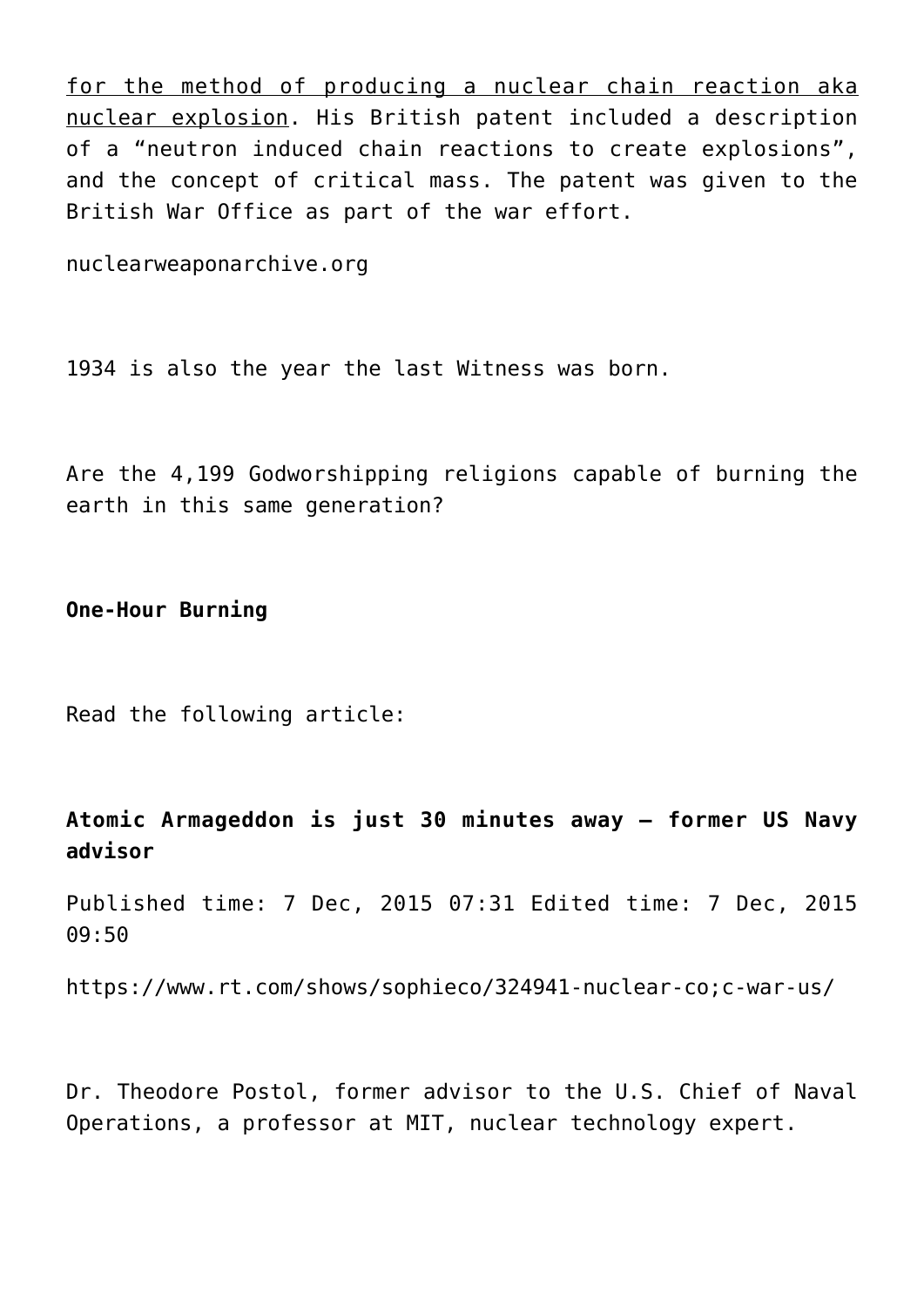Sophie Shevardnadze: *What happens, hypothetically, if there is a nuclear war? Will a doctrine like a mutual destruction doctrine ever work again?*

Dr. TP: …somebody makes a bad decision with incomplete information, which is almost certainly what happens in the real world – information is never complete – you could have a massive use of nuclear weapons, and that, of course, would end civilization as we know it…

SS: *Now, Ted, tell me something. Explain to an amateur, to me, how does one launch a nuclear weapon? Is it as easy as pressing a button? How long does it take for a nuclear missile to reach its target?*

Dr. TP: The ballistic missile could be fired, basically, within 50 or 60 seconds, more or less, after alert being given to the operators. The rocket will then ignite…then it would release warheads. The warheads would float in the near vacuum of space under the influence of gravity and momentum, and in about 20-28 minutes would arrive at their targets, re-enter the atmosphere and explode. So the world could be, basically, finished off in anywhere from half hour to an hour upon the arrival of these warheads. …most nuclear warheads would be delivered in a very short time, probably within half hour or an hour interval.

#### **One Hour!**

That is exactly what your bible and *The Book of Yahweh* show.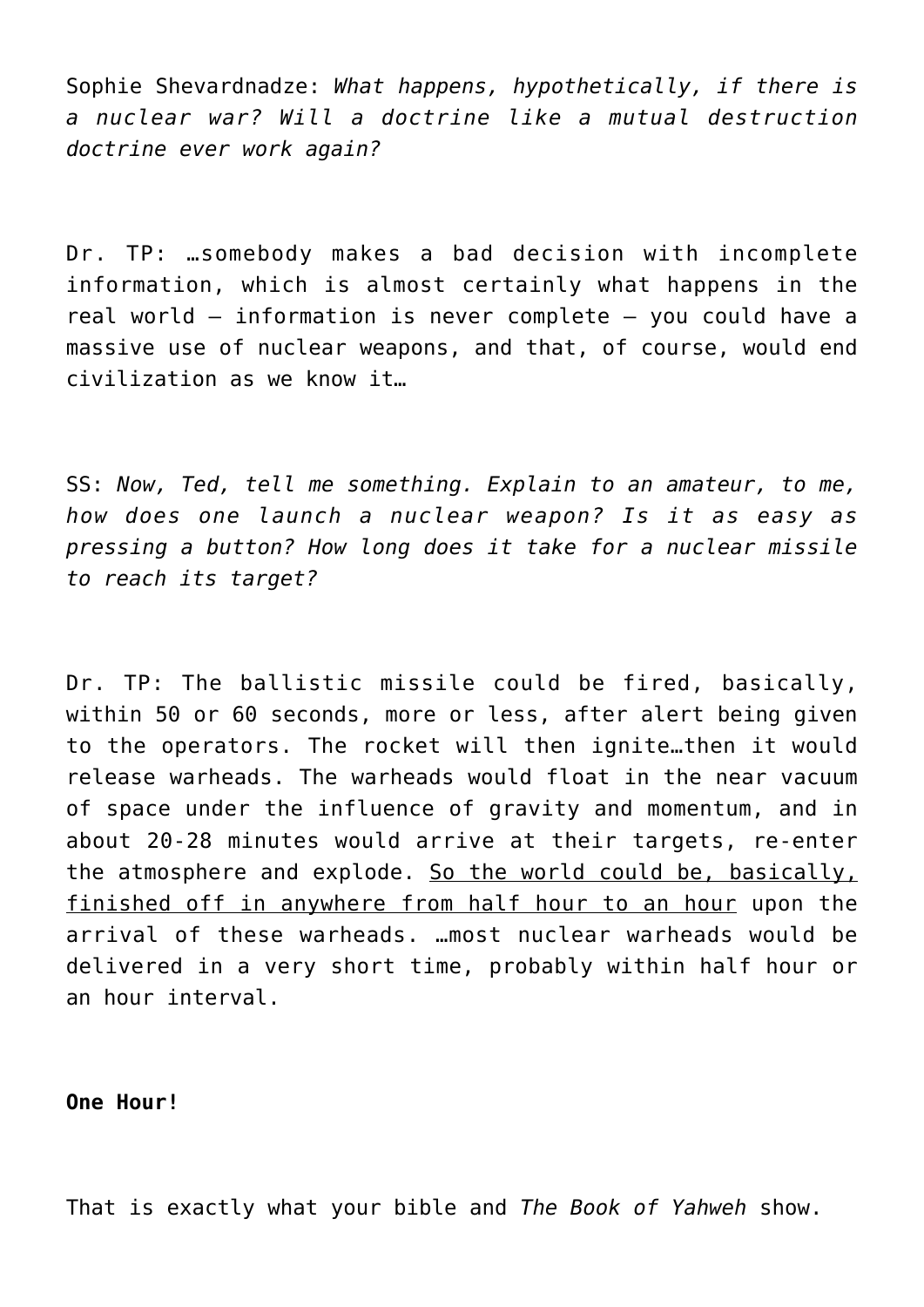#### **Revelation 18:1-5**

1 And after these things I saw one Messenger, who was sent from Yahweh. He had great Authority; and the nations were taught Righteousness by him.

2 And he cried mightily with a strong voice, saying: Babylon the great is fallen, is fallen, and is become the habitation of demons, and the hold of every foul spirit, and a place where its priests reject knowledge and they teach everyone to be unclean; to hate and get away from keeping the Laws.

3 For all nations have drunk of the wine of the wrath of her fornication, and the kings of the earth have committed fornication with her, and the merchants of the earth have grown rich through the abundance of her delicacies.

4 And I heard another voice from heaven, saying: Come out of her, My People, so that you do not partake in her sins, and so that you do not receive of her plagues,

5 For her sins have reached unto heaven, and Yahweh has remembered her iniquities!

**Verse 5**: see the cause? Sin! Of the 4,200 religions today, 4,199 religions teach the world to sin in this generation.

Continue:

## **Revelation 18:8, 10, 17, 19**

8 Therefore, her plagues will come in one day—death, and mourning, and famine; and she will be utterly burned with fire; for strong *is* Father Yahweh Who judges her.

10 Standing afar off for the fear of her torment, saying: Woe! Woe! That great city Babylon, that mighty city! For in one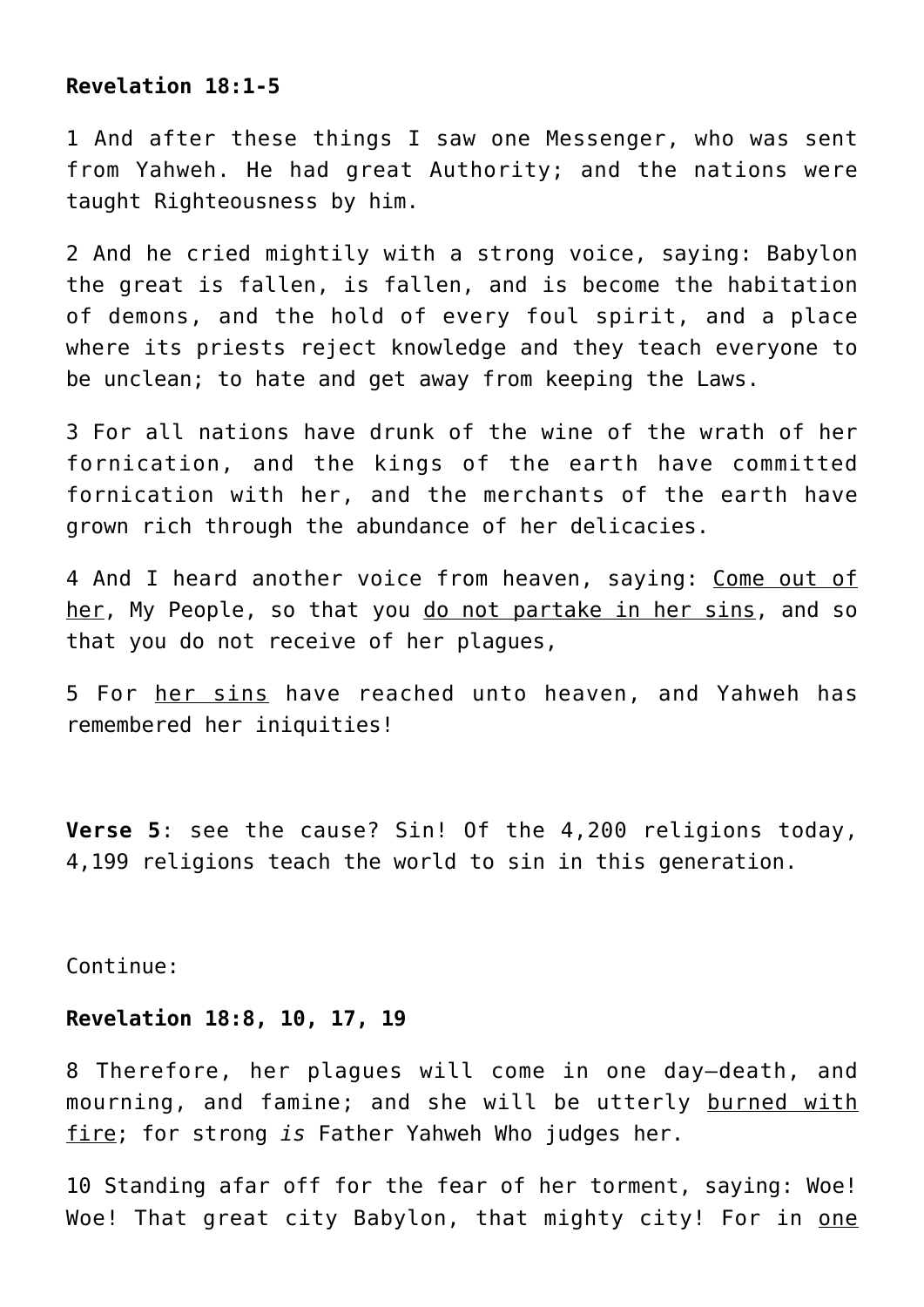hour your judgment has come!

17 For in one hour such great riches came to nothing! And every sea captain, and all the company in ships, the sailors, and all who earn their living from the sea, stood afar off,

19 And they cast dust on their heads, and cried, weeping and wailing, saying: Woe! Woe, that great city, in which all who had ships in the sea were made rich through her wealth! For in one hour she is made desolate.

That Prophecy was written in 96 AY. **Mattithyah 24** was written in 33 AY. These Prophecies did not start to come to pass until 1934, which was the start of the generation of the nuclear bombs that will, notice, will darken the sun and burn the earth in one hour in this present, prophesied generation (**Mattithyah 24:33-34**).

From the beginning until the nuclear burning will be the great lesson that will stop all wars.

Read this:

## **Revelation 22:12-16**

12 And behold, I come quickly, and My Reward *is* with Me, to give every man according as his work will be.

13 I am the First and the Last, the Beginning and the End.

14 Blessed *are* those who keep His Laws, that they can have right to the Tree of Life, and can enter in through the gates into the City.

15 For outside *are* dogs, and sorcerers, and whoremongers, and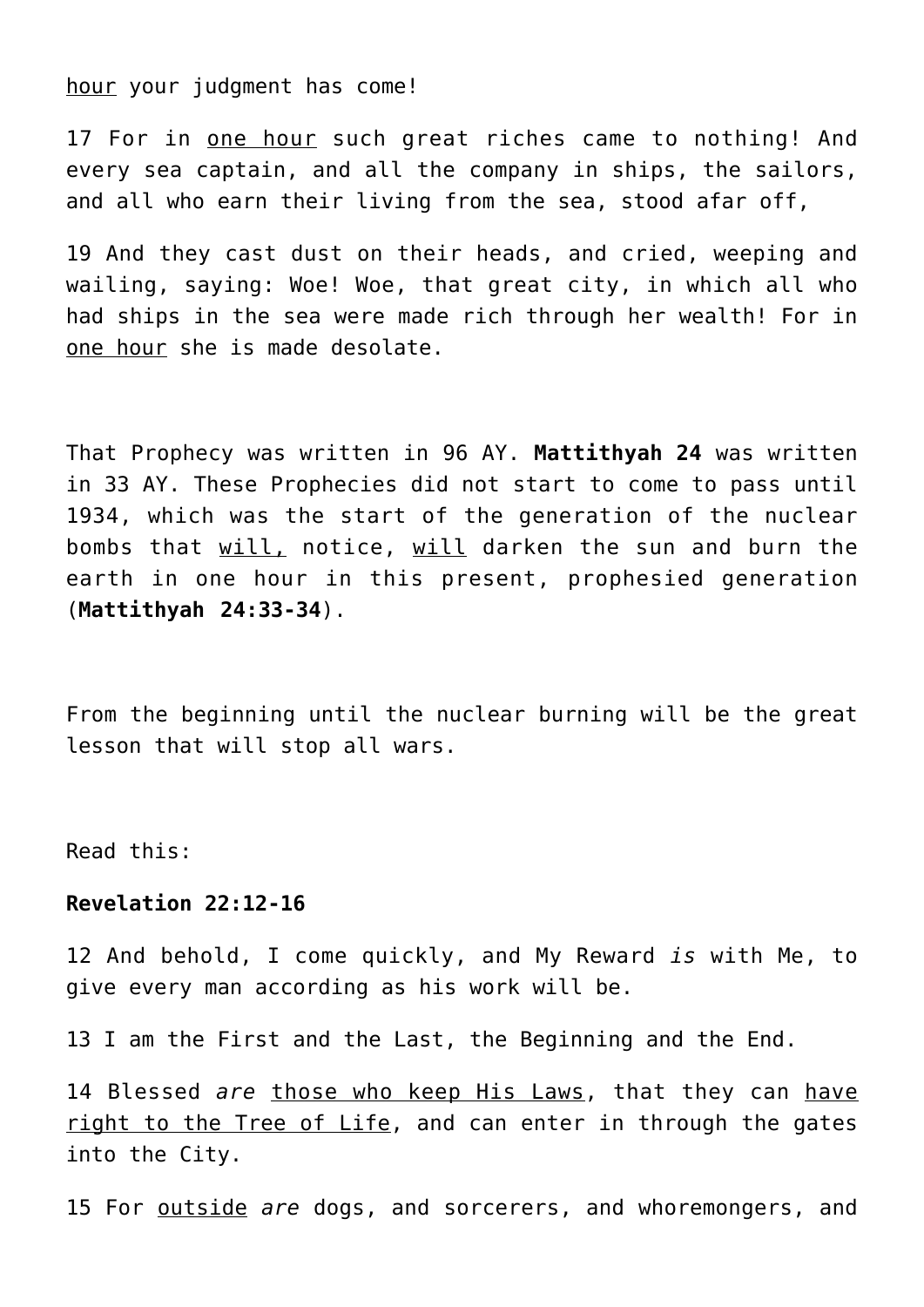murderers, and worshipers of Gods (elohim) and everyone *who professes* to love, yet practices breaking the Laws.

16 I, Yahshua, have sent My Messenger to testify to you these things in the congregations of The House of Yahweh. I am the Root and the Offspring of David, *and* the Bright and Morning Star.

The **Book of Revelation** was written for us of the Last Days. Call for the history of the bible.

#### **The Last Days**

The *King James Version* was not published in America until 1782 AY.

The Vatican had held *The Book of Yahweh* captive since 70 AY, when they destroyed Yerusalem with their great Roman army. At that time, they also stopped calling themselves Pharisees, Sadducees, Essenes and Herodians and took back the name 'Catholic'. Let us send you the history.

#### **Isayah 34:16**

Search out *The Book of Yahweh*, and read. Not one of these will be neglected. For it is written: Yahweh is their Shepherd; for His Mouth has commanded it, and His Spirit has gathered them.

*The Book of Yahweh* was not published in English by The House of Yahweh until 1987. Only at that time, in this generation, could that Prophecy be fulfilled.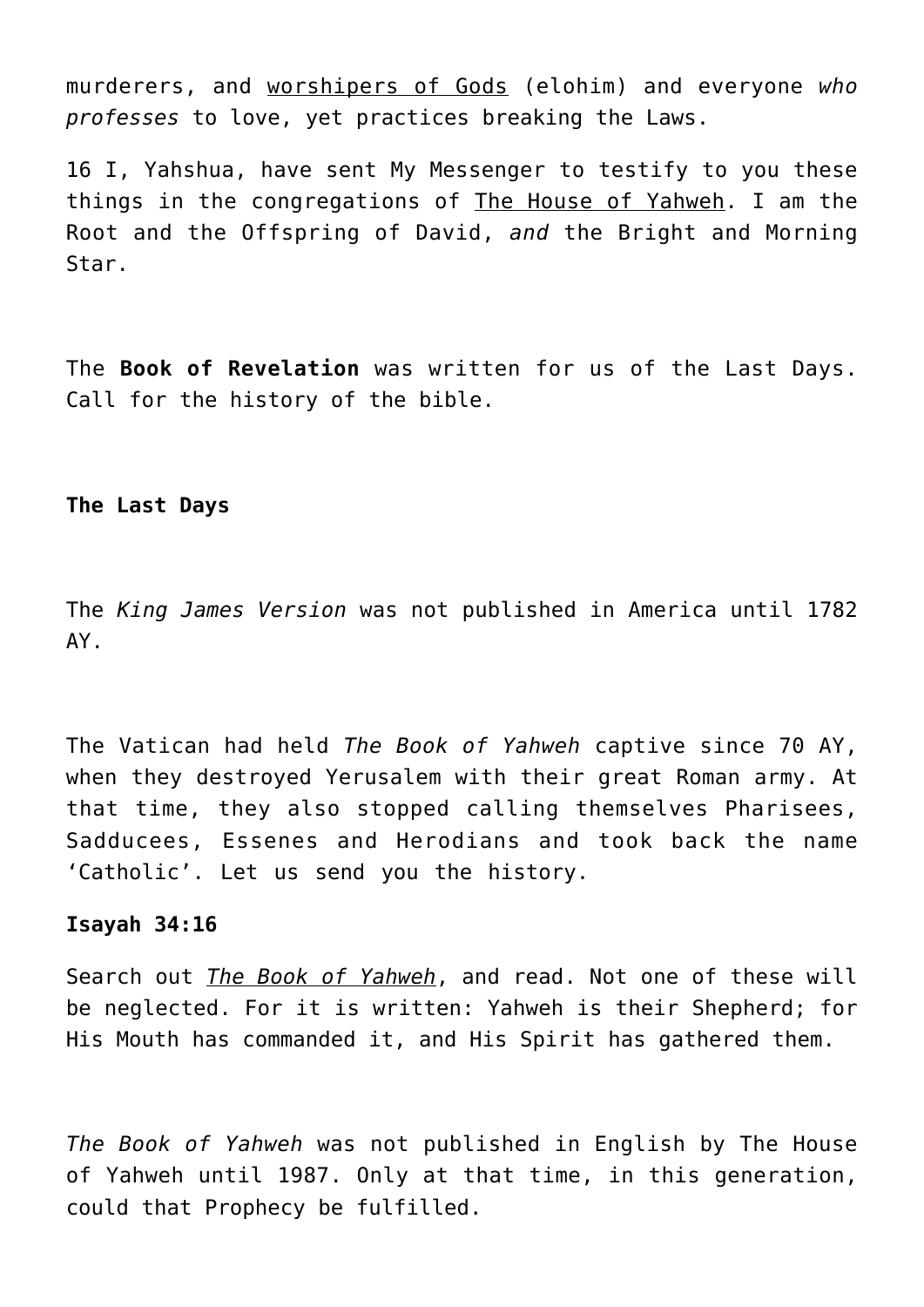*The Book of Yahweh* is now available, and so is the House of Prayer for all people—The House of Yahweh.

See this. Notice **verse 1**: in the Last Days.

## **Micahyah 4:1-3**

1 But in the Last Days it will come to pass *that* the mountain; *promotion,* of The House of Yahweh will be established in the chief of the nations. It will be raised above all congregations; and all peoples will *eventually* flow to it.

2 And many nations will come and say; Come, and let us go up to the mountain; *uplifting,* of Yahweh, and to the House of the Father of Yaaqob, and He will teach us of His Ways, and we will walk in His Paths. Because the Laws will depart from Zion, and the Word of Yahweh from Yerusalem.

3 And He will judge between many people, and rebuke strong nations afar off; and they will beat their swords into plowshares, and their spears into pruninghooks. Nation will not lift up sword against nation, nor will they learn war anymore.

The original Writings said 'House of Yahweh', as does *The Book of Yahweh* in English, but that old serpent—the divining serpent—rejected it and replaced it to say 'temple of the Lord'.

*Unger's Bible Dictionary* says 'Lord is not a sacred title and should have never been used to replace the Name 'Yahweh'.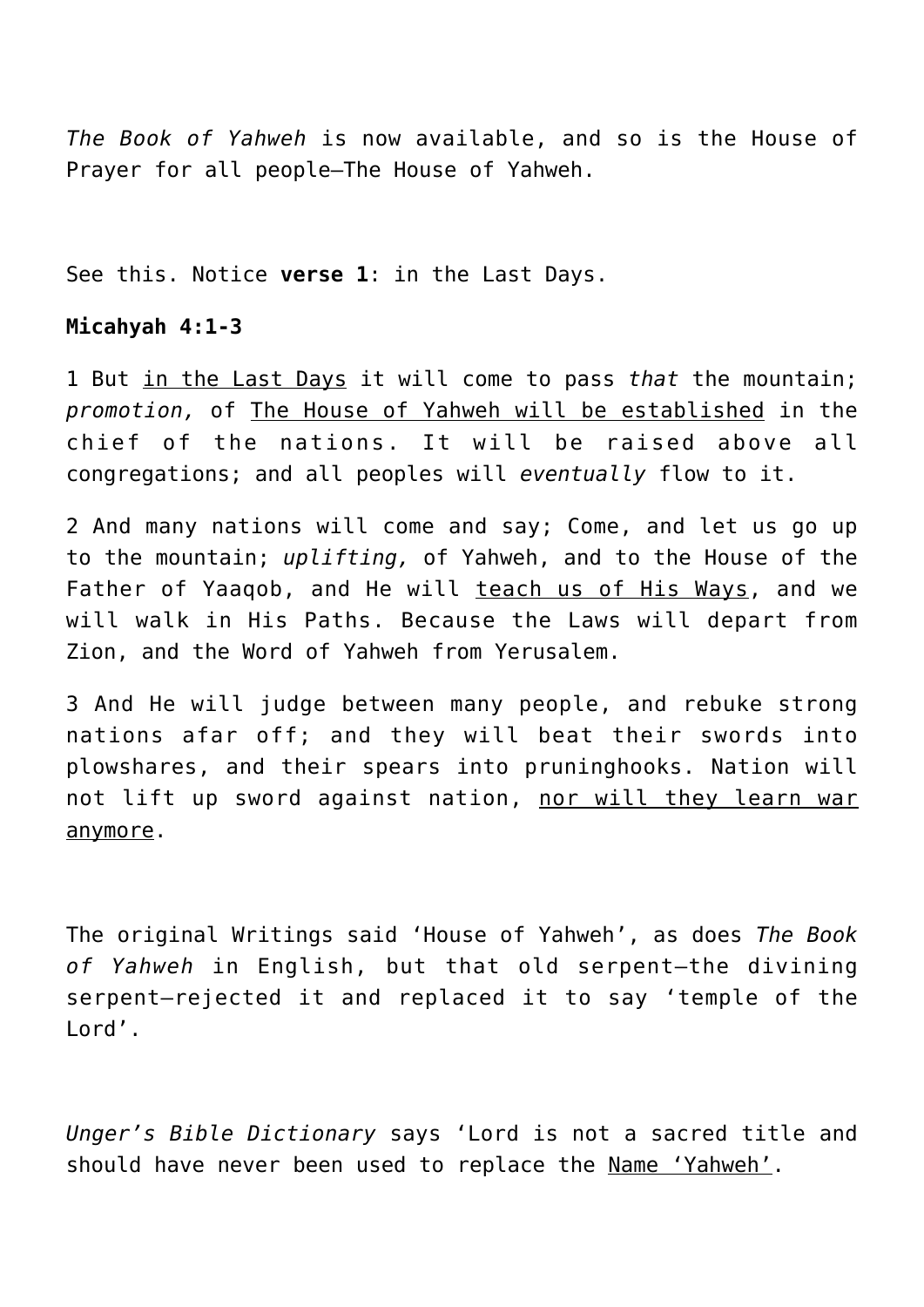**LORD**. The rendering of several Heb. and Gk. words, which have different meanings:

1. Jehovah (yahweh: Heb. YHWH, "self-existent") This is used as a proper name of [the Creator] and should have been retained in that form by the translators. See (The) Lord; Yahweh.

2. Lord (Heb. Adon), an early word denoting ownership; hence, absolute control. It is not properly a divine title, being used of the owner of slaves (Gen. 24:14, 27; 39:2, 7, rendered "master"), of kings as the lords of their subjects (Isa. 26:13, "master").

Read again **Micahyah 4:3**. Those few who are left alive will work with Yahweh and Yahshua to teach Yahweh's Way forever, and war will be learned no more—the evil of the Gods.

Know this for sure, Yahweh has always been in full control of each of the seven Works that He had His servants, the Prophets, foretell for His People.

Yahshua said the gates of hell will not prevail against Yahweh's House prophesied for this generation called the Last Days. Every Prophecy concerning Yahweh's Work will come to pass. It has been established in the chief of the nations. The Message is now going out to all nations, as prophesied.

Yahweh says to all in:

# **Revelation 22:12-21**

12 And behold, I come quickly, and My Reward *is* with Me, to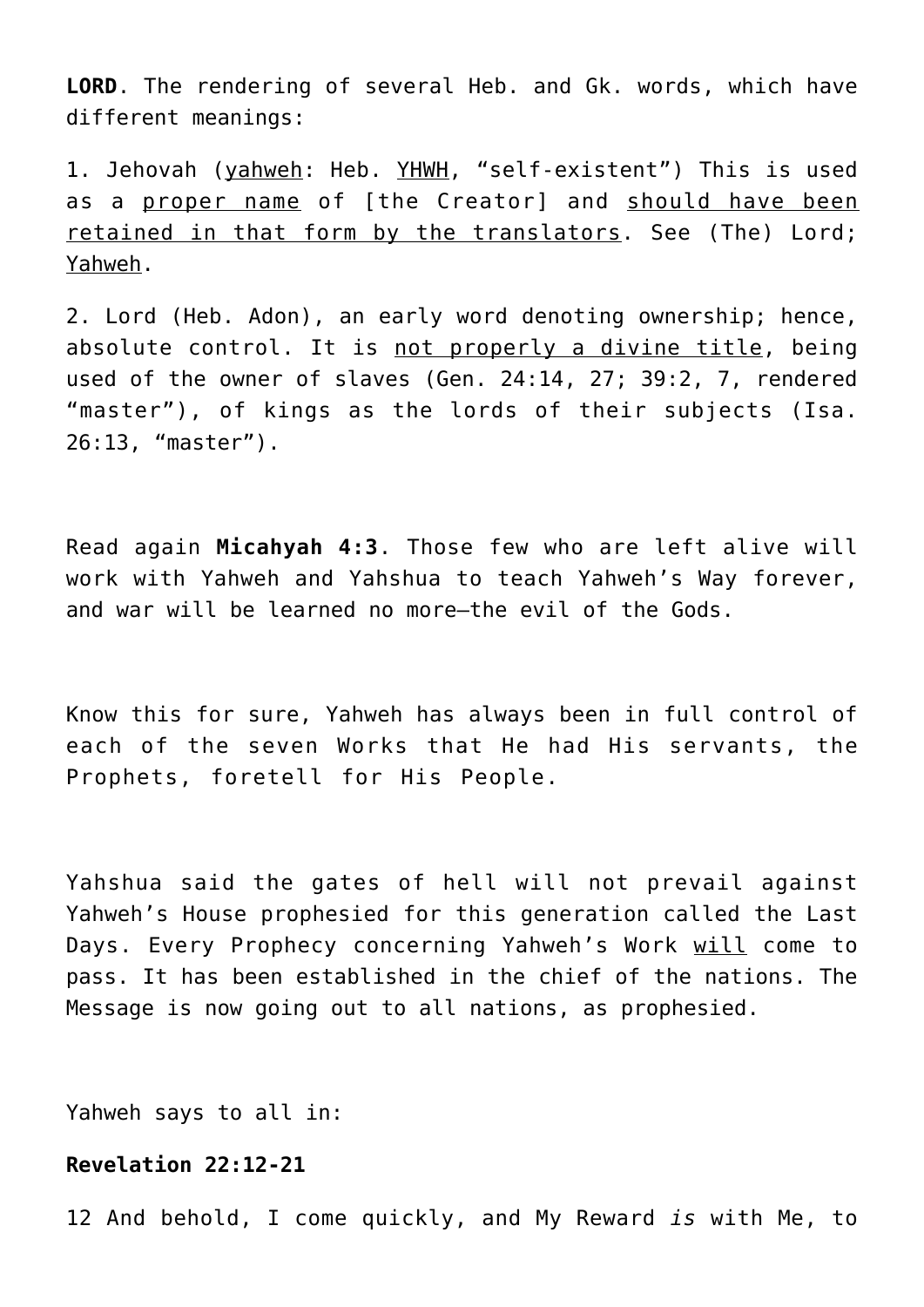give every man according as his work will be.

13 I am the First and the Last, the Beginning and the End.

14 Blessed *are* those who keep His Laws, that they can have right to the Tree of Life, and can enter in through the gates into the City.

15 For outside *are* dogs, and sorcerers, and whoremongers, and murderers, and worshipers of Gods (elohim) and everyone *who professes* to love, yet practices breaking the Laws.

16 I, Yahshua, have sent My Messenger to testify to you these things in the congregations of The House of Yahweh. I am the Root and the Offspring of David, *and* the Bright and Morning Star.

17 And the Spirit and the brides, say: Come! And let him who hears, say: Come! And let him who is thirsty come. And whoever will, let him take the Water of Life freely.

18 For I testify to everyone who hears the words of the Prophecy of this Book: If any man will add to these things, it will come to pass that he will add to himself the plagues that are written in this Book:

19 And if any man will take away from the words of the Book of this prophecy, it will come to pass that he will take away his part out of The Book of Life, and out of *Yahweh Shammah,* and *from* the things which are written in this Book.

20 He Who testifies these things, says: Surely I come quickly! HalleluYahweh! Let this be so! Come, Yahshua Messiah.

21 The love of our King, Yahshua Messiah, *be* with you all. *HalleluYahweh!*

Ponder these next two Scriptures.